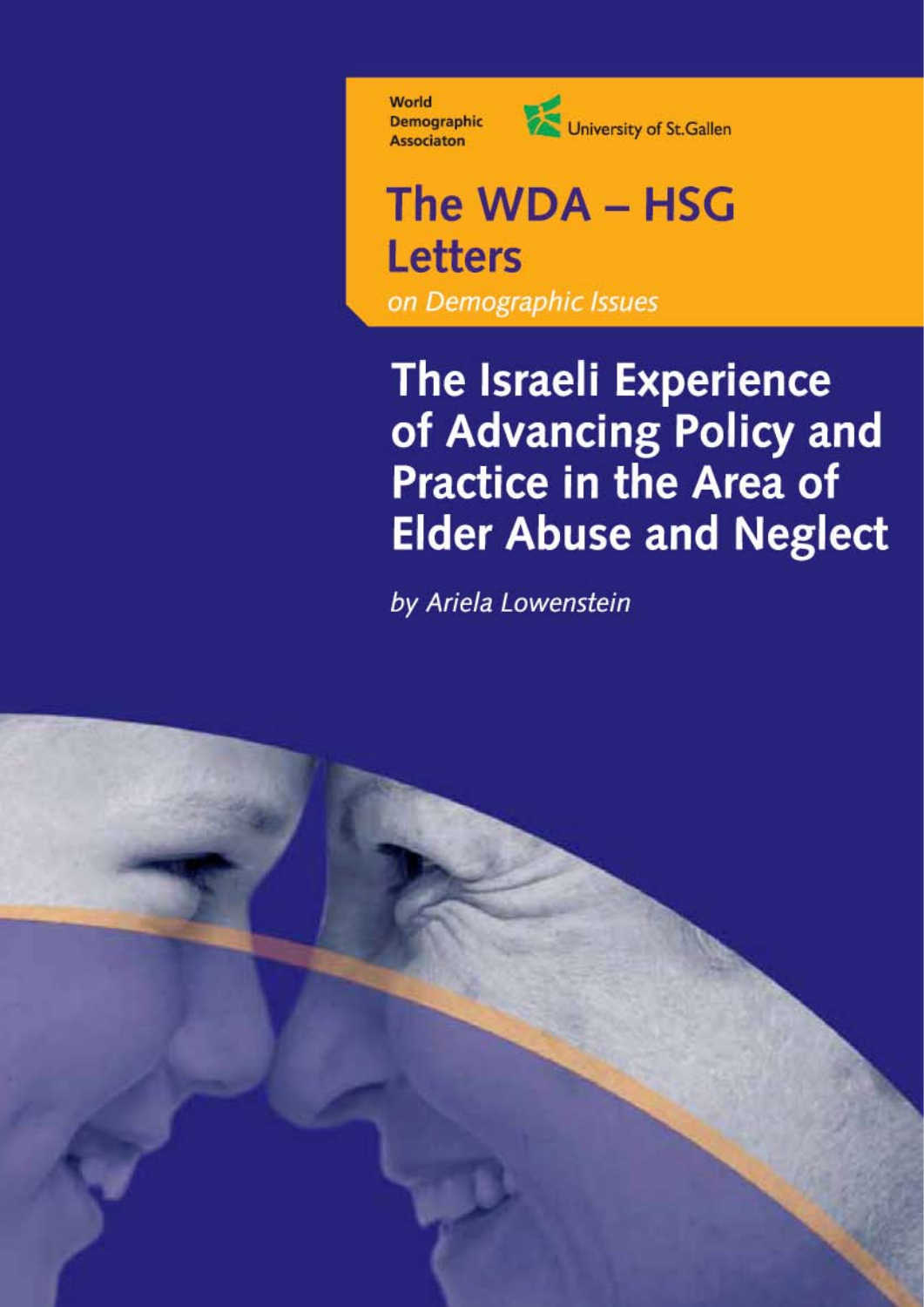### **The Israeli Experience of Advancing Policy and Practice in the Area of Elder Abuse and Neglect**

*By Ariela Lowenstein*

*The WDA-HSG Letters on Demographic Issues*

*No. 2007 /1*

**MANAGING EDITORS:**

| Monika BÜTLER      | Professor, University of St. Gallen, Switzerland                    |
|--------------------|---------------------------------------------------------------------|
| Ilona KICKBUSCH    | Professor, Graduate Institute of International Studies, HEI, Geneva |
| Alfonso SOUSA-POZA | Director, World Demographic Association, Switzerland                |
|                    | Professor, University of Hohenheim-Stuttgart, Germany               |

#### **ADVISORY BOARD OF THE WORLD DEMOGRAPHIC ASSOCIATION**

| Marcel F. BISCHOF          | Founder of the World Demographic Association, Spain                                                        |
|----------------------------|------------------------------------------------------------------------------------------------------------|
| David E. BLOOM             | Clarence James Gamble Professor of Economics and Demography, Harvard University, USA                       |
| David COLEMAN              | Professor of Demography, Department of Social Policy and Social Work, University of Oxford, UK             |
| Joseph COUGHLIN            | Director and Professor of Technology, AgeLab, Massachusetts Institute of Technology (MIT), US              |
| Rogelio FERNANDEZ-CASTILLA | Director, United Nations Population Fund, Technical Support Division, USA                                  |
| <b>Monica FERREIRA</b>     | Professor and Director of Ageing, The Albertina and Walter Sisulu Institute of Aging in Africa,            |
|                            | University of Cape Town, South Africa                                                                      |
| <b>Oliver GASSMANN</b>     | Director and Professor of Innovation Management, Institute of Technology Management,                       |
|                            | University of St. Gallen (HSG), Switzerland                                                                |
| Patrik GISEL               | Deputy Chairman of the Executive Board, Marketing & Distribution, Raiffeisen Group, Switzerland            |
| Peter GOMEZ                | Chairman of the Board, Swiss Exchange (SWX), Switzerland                                                   |
| Toshihiko HASEGAWA         | Director, Department of Policy Sciences, National Institute of Public Health, Japanese Ministry of Health, |
|                            | Labour and Welfare, Japan                                                                                  |
| <b>Alexandre KALACHE</b>   | Head Ageing and Life Course Programme, World Health Organisation (WHO), Brasil                             |
| Ursula LEHR                | Professor of Psychology, Former German Minister of Health and Family, founding Director of the German      |
|                            | Centre for Research on Ageing, Germany                                                                     |
| John MARTIN                | OECD Director for Employment, Labour and Social Affairs, OECD, France                                      |
| Jean-Pierre MICHEL         | Professor, Director of the Department of Geriatrics, University Hospitals of Geneva, Switzerland           |
| Hiroyuki MURATA            | President, Social Development Research Center, Japan                                                       |
| Jeffrey L. STURCHIO        | Vice President, External Affairs, Europe, Middle East, Africa & Canada, Merck & Co. Inc., USA              |
| <b>Philip TAYLOR</b>       | Professor of Employment Policy, Faculty of Business and Enterprise, Swinburne University, Australia        |
| Alan WALKER                | Professor & Director of ESRC Growing Older Programme, Sheffield Institute for Studies on Ageing,           |
|                            | University of Sheffield, UK                                                                                |
| <b>Erich WALSER</b>        | Chairman of the Board of Directors and CEO of the Helvetia Patria Group, Helvetia, Switzerland             |
| Qin XU                     | Professor and Deputy Director, China Research Centre on Aging, China                                       |

Main partners of the World Demographic Association are:

Helvetia Group Raiffeisen Group Merck & Co. Inc. University of St.Gallen

This discussion paper series is kindly supported by the Ecoscientia Foundation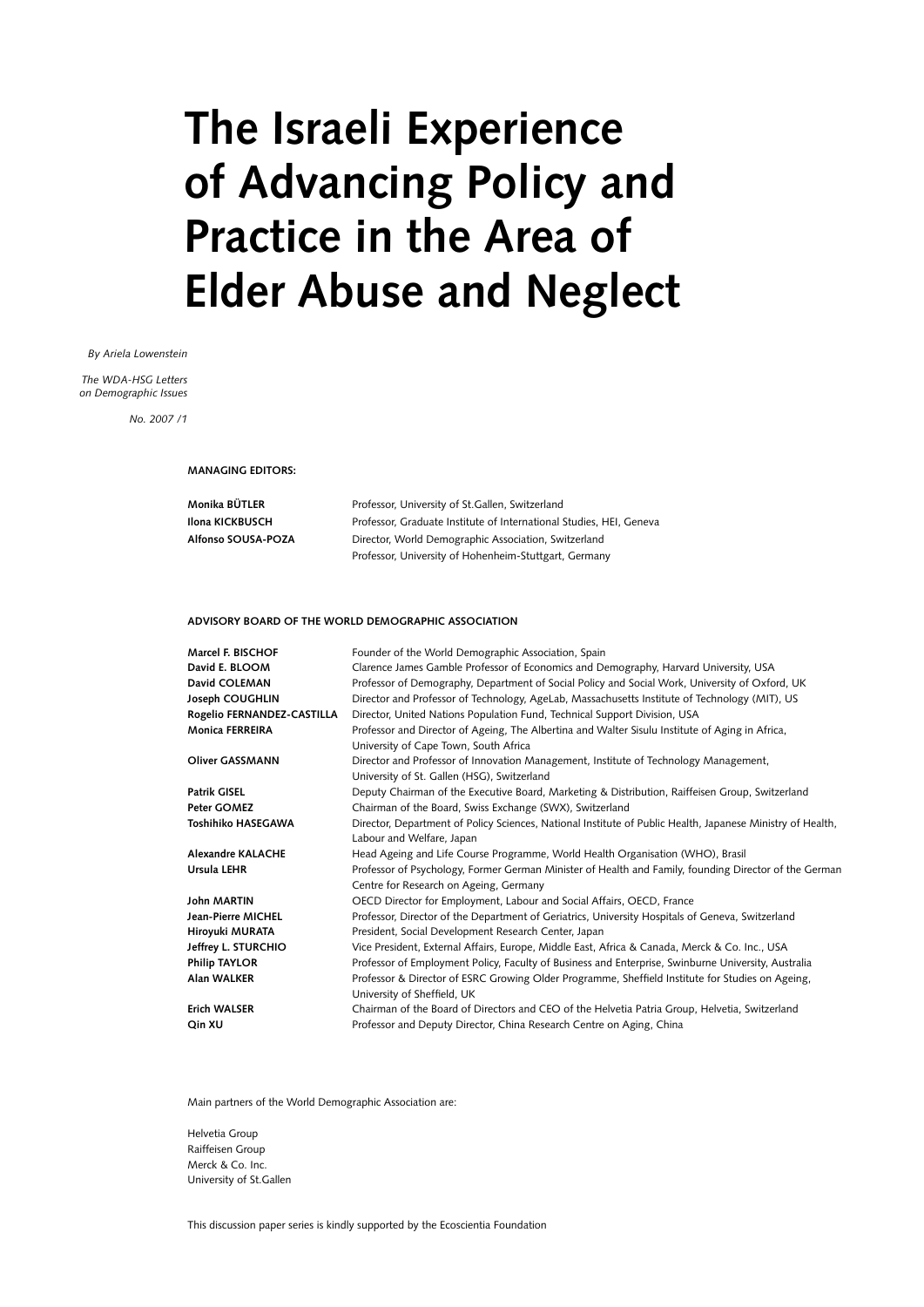## **Israeli Experience of Advancing Policy and Practice the Area of Elder Abuse and Neglect\***

**Lowenstein\*\***

in part on a paper presented at the  $18^{th}$  World Congress of Gerontology, International ted at the  $18^{th}$  World Congress of Ge de Janeiro, Brazil, June 26-30, 2005 \*Based in part on a paper presented at t he 18<sup>th</sup> World Congress of Gerontology, International<br>eiro, Brazil, June 26-30, 2005<br>Dept. of Master in Gerontology and Head of the Center Association of Gerontology, Rio de Janeiro, Brazil, June  $26-30$ , 2005

erontology, Rio de Janeiro, Brazil, June 26-30, 2005<br>Studio is professor at the Dept. of Master in Gerontology and Head of the Cent<br>Study of Aging, Faculty of Welfare and Health Sciences. The University of for Research and Study of Aging, Faculty of Welfare and Health Sciences, The University of Haifa, Haifa 31905 Israel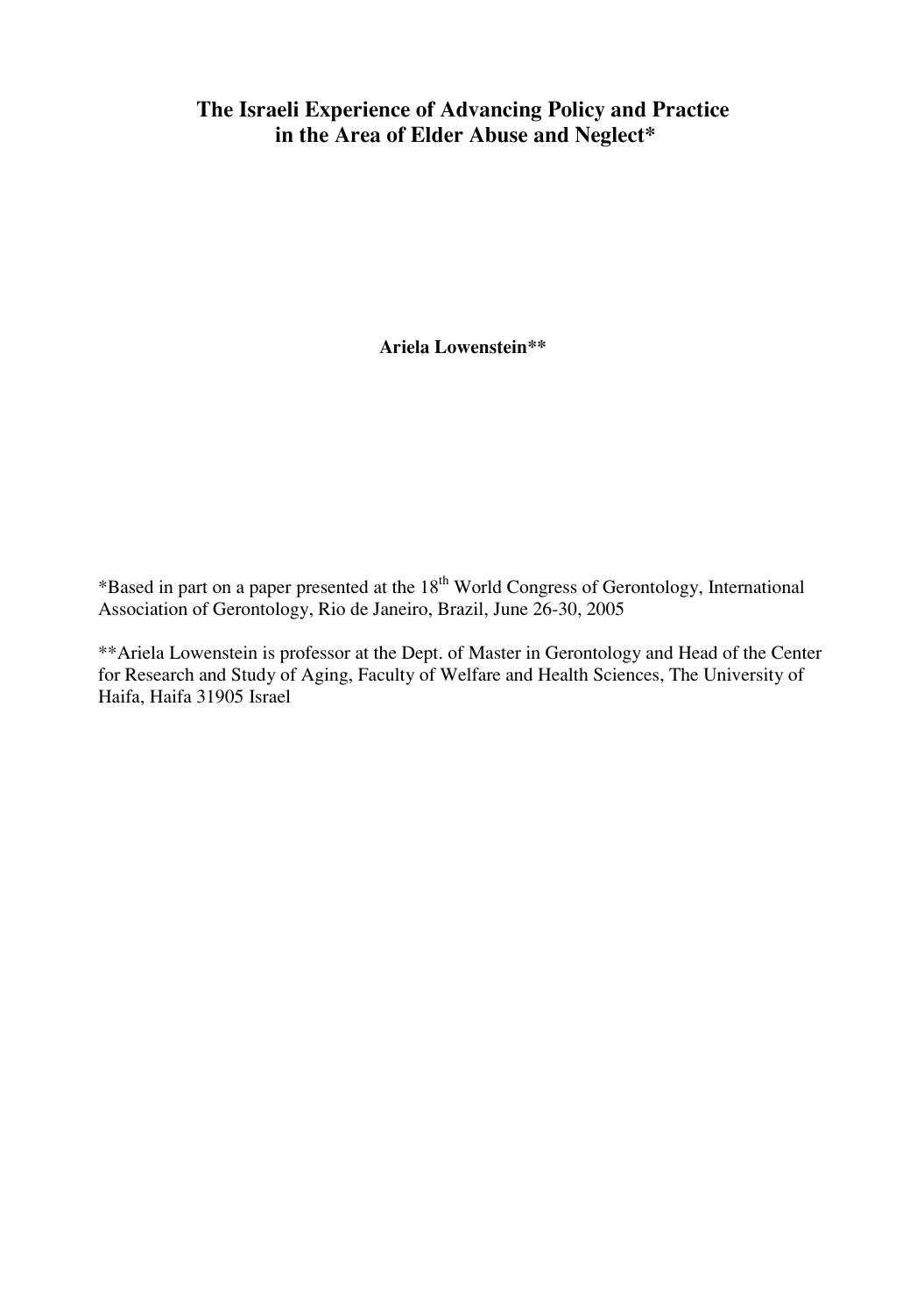#### **Abstract**

Abstract<br>reviews and discusses the advancement of policies, research and practice to meet the In and discusses the advancement of policies, research and practice to meet the and neglected older people and their families in Israel. The paper briefly the demographic pictures of the Israeli society which affects needs and outlines the demographic pictures of the Israeli society which affects needs and outlines the The pa per reviews and discusses the advancement of policies, research and practice to meet the of abused and neglected older people and their families in Israel. The paper briefly s the demographic pictures of the Israeli societ needs of abused and neglected old er people and their families in Israel. The paper briefly<br>if the Israeli society which affects needs and outlines the<br>is legislation relevant to elder abuse and neglect. Then a<br>in the area of elder abuse and neglect based presents the den current welfare system and existing legislation relevant to elder abuse and neglect. Then a description of practice interventions in the area of elder abuse and neglect based on recent research. Finally several issues are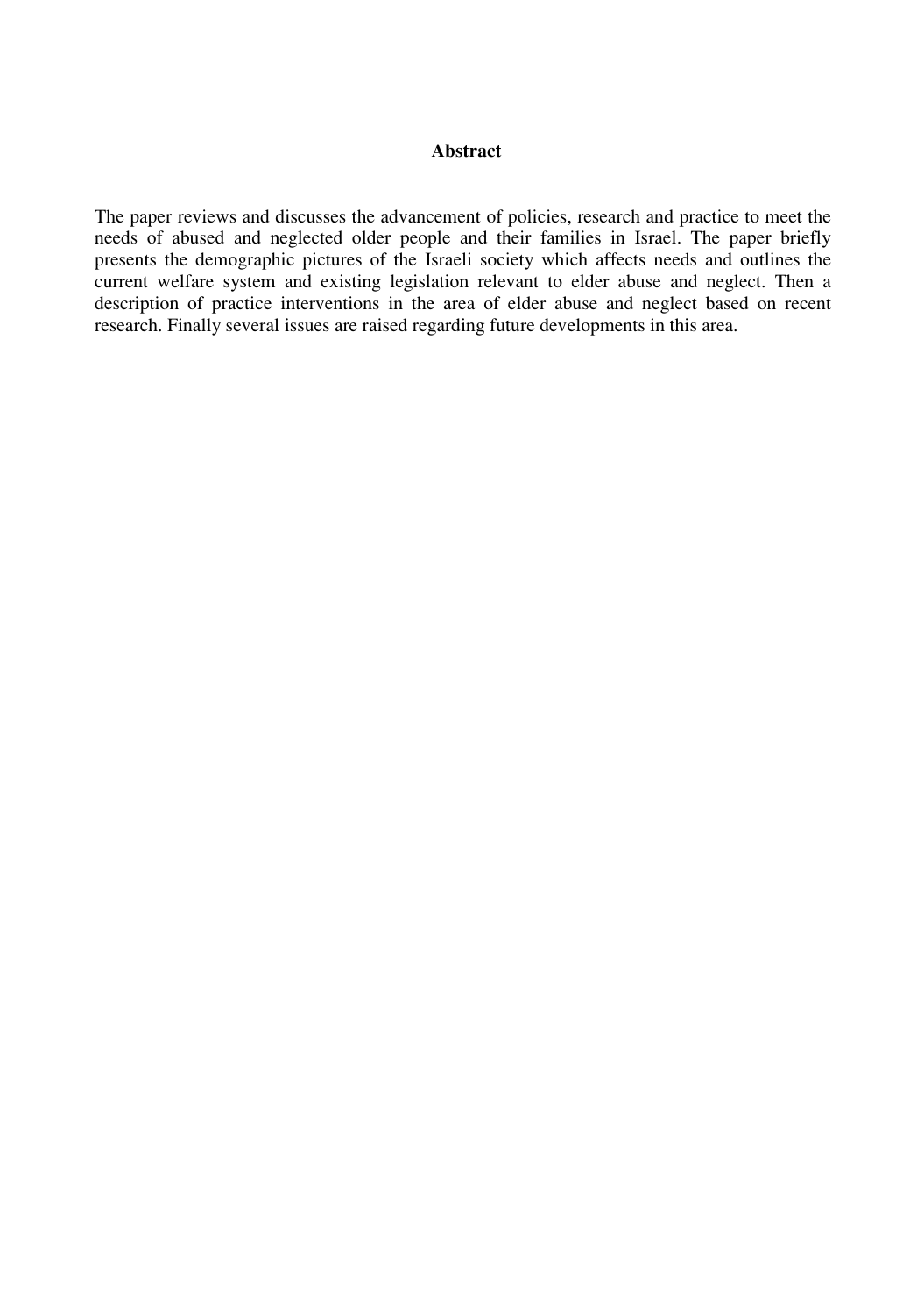#### **Introduction**

on<br>aim of this paper is to review and discuss the advancement of policies and practice exteed to meet the needs of abused and neglected elderly and their families in Israel. If this paper is to review and discuss the advancement of policies and practice ared to meet the needs of abused and neglected elderly and their families in Israel, this paper presents the following: First, a short overvie The major aim of this paper is to review and discu needs the advancement of policies and practice<br>neglected elderly and their families in Israel.<br>st, a short overview of demographic factors<br>needs. Second, a brief outline of the current which are geared to meet the needs of abused and neglected elderly and their families in Israel. be meet the needs of abused and neglected elderly and their families in Israel.<br>aper presents the following: First, a short overview of demographic factors<br>ig population characteristics and needs. Second, a brief outline o Acco beyondingly, this paper presents the following: First, a short overview of demographic factors<br>trends, reflecting population characteristics and needs. Second, a brief outline of the current<br>are system will be painted, des and tre ends, reflecting population characteristics and needs. Second, a brief outline of the current<br>e system will be painted, describing policies for older people and basic service structures.<br>will provide a background for polic welfare system **The Israelish**<br>and legislation. Inflation<br>
and legislation.<br> **The Israeli National Context** legislation.<br>Israeli National Context<br>section describes the demographic structure of Israeli society and the changing needs of

Frequency is a discribed the demographic structure of Israeli society and the changing needs of and their families, focusing on immigration, ethnicity and the role of the family. external extracture of Israeli society and the changing needs of<br>sons and their families, focusing on immigration, ethnicity and the role of the family.<br>census showed the population of Israel to be close to seven million, This section describes the demographic structure of Israeli society and the changing needs of<br>references and their families, focusing on immigration, ethnicity and the role of the family.<br>2006 census showed the population of I ofder persons and their families, focusing on immigration, ethnicity and the role c<br>ne 2006 census showed the population of Israel to be close to seven million, of wl<br>ws and 20% non-Jews – Moslems, Christians and Druze. The and  $20\%$  no: n-Jews – Moslems, Christians and Druze. The aged  $(65+)$  comprise about 10%<br>(numbering close to 700,000) (Central Bureau of Statistics, 2006).<br>exist between the Jewish and non-Jewish older populations. Within the Jewish of the pop

ulation (numbering close to 700,000) (Central Bureau of Statistics, 2006).<br>erences exist between the Jewish and non-Jewish older populations. Within the Jewish<br>percentage of older people has almost tripled since the creati Differences exist between the Jewish and non-Jewish older populations. Within the Jewish ctor, the percentage of older people has almost tripled since the creation of the State of Israel 1948 and is now close to 12%. Among biff erences exist between the Jewish and non-Jewish older populations. Within the Jewish<br>percentage of older people has almost tripled since the creation of the State of Israel<br>nd is now close to 12%. Among the non-Jews, howe sector, the in 1948 and is now close to 12%. Among the non-Jews, however, the elderly comprise only 6.1%, due to higher fertility rates (Brodsky, Shnor & Be'er, 2005). However, the proportion of The aging of Israeli society is related to increased life expectancy, which is currently<br>The aging of Israeli society is related to increased life expectancy, which is currently  $rac{1}{2}$ 

The aging of Israeli society is related to increased life expectancy, which is currently<br>vears for men and about 83 years for women, and to the composition and the aging of The aging of Israeli society is related to increased life expectancy, which is currently are for men and about 83 years for women, and to the composition and the aging of from previous immigration waves. Sixty percent of o The aging of Israeli society is related to increased life expectancy, which is currently<br>out 83 years for women, and to the composition and the aging of<br>gration waves. Sixty percent of older persons are in the category of<br>the other 40% are 75 78.3 years for men and about 83 years for women, and to the composition and the aging of revious immigration waves. Sixty percent of older persons are in the category of  $(65-74)$ , and the other 40% are 75+. The number of the 80+ within cohorts from previous immigration waves. Sixty percent of older persons are in the category of from previous immigration waves. Sixty percent of older persons are in the category of g aged (65-74), and the other 40% are 75+. The number of the 80+ within the total aged on has increased considerably, constituting  $33$ the y beyoung aged (65-74), and the other  $\alpha$ <br>intribution, the 1990s immigration waves<br>percentage of older people - 16%. high percentage of older people -  $16\%$ . der people - 16%.<br>of the Jewish elderly are disabled in activities of daily living (ADL). The

is to 17% of the Jewish elderly are disabled in activities of daily living (ADL). The is higher among new immigrants (close to  $20\%$ ) and even higher among non-Jews. to 17% of the Jewish elderly are disabled in activities of daily living (ADL). The higher among new immigrants (close to  $20\%$ ) and even higher among non-Jews, (Central Bureau of Statistics, 2006). This is congruent with Close to 17% of the Jewish elderl y are disabled in activities of daily living (ADL). The ints (close to 20%) and even higher among non-Jews, cs, 2006). This is congruent with data from the US related to the incidence of chronic disease among percentage is higher among new immigrants (close to  $20\%$ ) and even higher among non-Jews, g new immigrants (close to 20%) and even higher among non-Jews,<br>eau of Statistics, 2006). This is congruent with data from the US<br>ral factors are related to the incidence of chronic disease among<br>population needs closer ca nearing  $23\%$  (Central Burea indicating that socio-cultural factors are related to the incidence of chronic disease among elders. This portion of the population needs closer care and assistance, which is still mostly Regarding family status and living arrangements, almost twice as many elderly men  $(81\%)$ <br>Regarding family status and living arrangements, almost twice as many elderly men  $(81\%)$ piov

Regarding family status and living arrangements, almost twice as many elderly men (81%)<br>women (44%) are married. Among immigrants, over three times as many women (52.2%) Regarding family status and living arrangements, almost twice as many elderly men  $(81\%)$  women  $(44\%)$  are married. Among immigrants, over three times as many women  $(52.2\%)$  men  $(14.8\%)$  are widowed. However, the major Regardin In the family status and living arrangements, almost twice as many elderly men (81%) 44%) are married. Among immigrants, over three times as many women (52.2%) 3%) are widowed. However, the majority of older people live w than women (44%) are married. Among immigrants, over three times as many women (52.2%)  $\lambda$ .8%) are widowed. However, the majority of older people live with a spouse, and ge of those living alone is 28%. Among the population of olde than men  $(14.8\%)$  are widowed. However, the majority of older people live with a spouse, and Immetheory are widowed. However, the majority of older people live with a spouse, and entage of those living alone is 28%. Among the population of older new immigrants, 70% live with their children due to housing and fina the percent age of those living alone is 28%. Among the population of older new immigrants, % live with their children due to housing and financial difficulties, especially during ears after immigration (Katz & Lowenstein, 1999). The close to 70% live wi the first years after immigration (Katz  $\&$  Lowenstein, 1999). The rate of multigenerational households is similar among the Arab community due to the still strong emphasis on the role of the extended family. In general,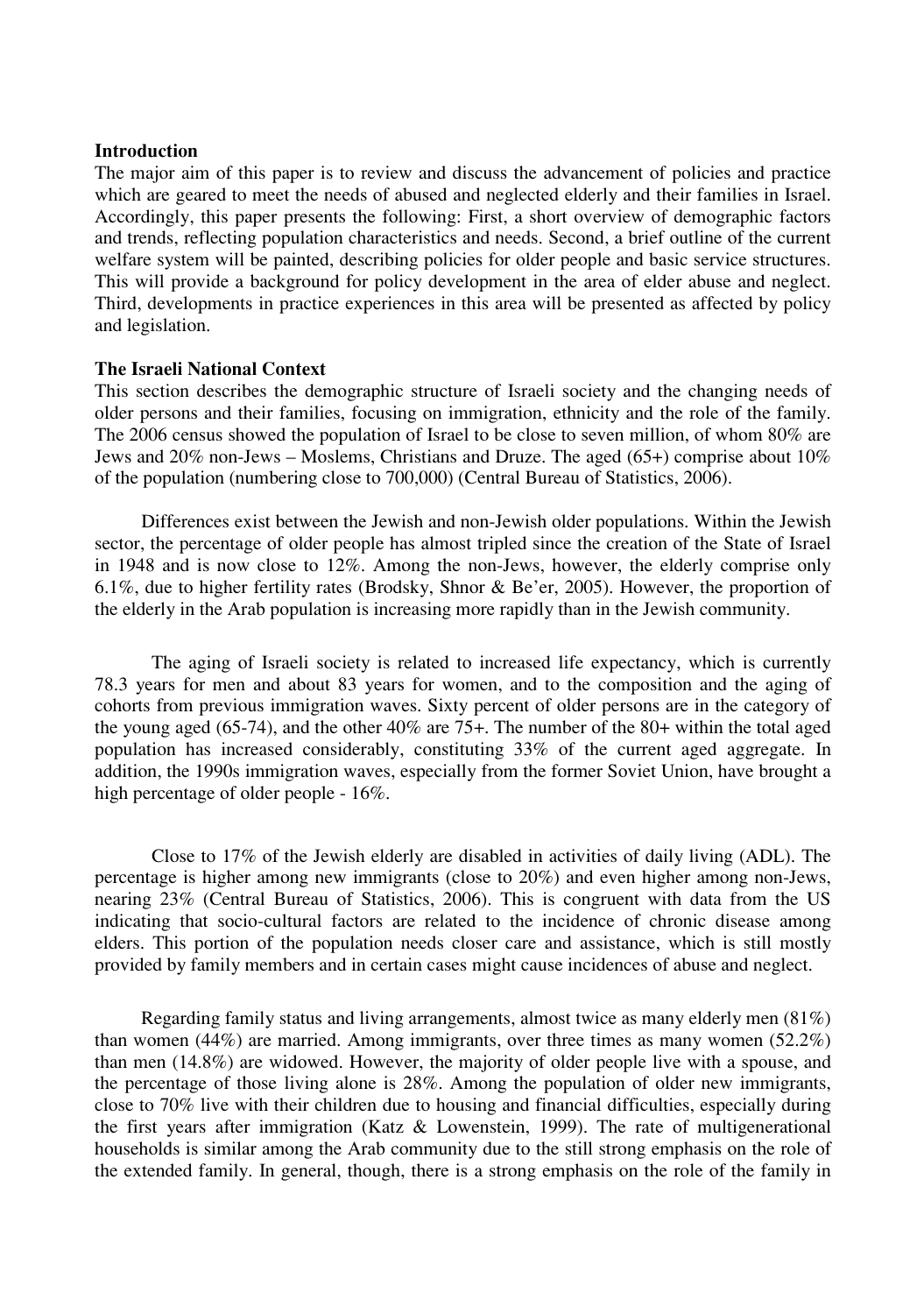caring for its elderly. This is reflected, for example, in the low rate of institutionalization  $-4.4\%$ . g for its elderly. This is reflected, for example, in the low rate of institutionalization - 4.4%.<br>older people have an informal support network, with spouses as the main source, followed ring for its elderly. This is reflectent<br>ost older people have an informal<br>children (Habib & Tamir, 1994). older people have an informal support network, with spouses as the main source, followed<br>Idren (Habib & Tamir, 1994).<br>For the future, we can anticipate that changes in the composition of the older population by children (Habib  $& Tamir, 1994$ ).

Frequency in the composition of the older population<br>For the future, we can anticipate that changes in the composition of the older population<br>result in continuing increase of the "high-risk" groups: the 75+ elderly, wome and uture, we can anticipate that changes in the composition of the older population<br>ontinuing increase of the "high-risk" groups: the 75+ elderly, women, those of<br>and new immigrants. These projections mean that needs for service<sub>s</sub> experiences by the future, we can anticipate that changes in the composition of the older population<br>ult in continuing increase of the "high-risk" groups: the 75+ elderly, women, those of<br>origin, and new immigrants. These projections will rest and to support family caregivers. These projections mean that needs for long-term care<br>will rise and that more resources will have to be allocated to develop community<br>and to support family caregivers. Thus, Israel faces t Easterr services will rise and that more resources will have to be allocated to develop community services and to support family caregivers. Thus, Israel faces the dual challenge of meeting **The Welfare State in Israel – Policy Background and Services for the Aged**<br> **The Welfare State in Israel – Policy Background and Services for the Aged** is a pluralistic society, while keeping pace with anticipated needs.<br> **Welfare State in Israel – Policy Background and Services for the Aged<br>
is a pluralistic society and an urbanized welfare state that relies on a mixture** 

#### The Welfare State in Israel – Policy Background and Services for the Aged

State in Israel – Policy Background and Services for the Aged<br>luralistic society and an urbanized welfare state that relies on a mixture of<br>and market forces that shape its welfare policies. The society represents a unique **el – Policy Background and Services for the Aged** eiety and an urbanized welfare state that relies on forces that shape its welfare policies. The society represent modernism reflecting its early socialist underpinnings. s a pluralis stic society and an urbanized welfare state that relies on a mixture of market forces that shape its welfare policies. The society represents a unique ism and modernism reflecting its early socialist underpinnings. social governmental and market forces that shape its welfare policies. The society represents a unique<br>blend of traditionalism and modernism reflecting its early socialist underpinnings.<br>A country's social system and professional blend of traditionalism and modernism reflecting its early socialist underpinnings.

also shape the form of service are affected by the particular society<br>also shape the form of service delivery. Thus, any analysis of the social<br>also shape the form of service delivery. Thus, any analysis of the social A country's social system and professional practice are affected by the particular society em and professional practice are affected by the particular society<br>ect historical, religious, and cultural forces. Political structure and<br>shape the form of service delivery. Thus, any analysis of the social<br>on the princi in which they operate and reflect historical, religious, and cultural forces. Political structure and<br>erogeneity also shape the form of service delivery. Thus, any analysis of the social<br>i must be based on the principles and values that popul ation heterogeneity also shape the form of service delivery. Thus, any analysis of the social<br>e system must be based on the principles and values that guided its development. In the<br>of Israel, these are mainly threefold: F service system i must be based on the principles and values that guided its development. In the hese are mainly threefold: First, Jewish values, religious laws, traditions, and at emphasis on social and familial responsibility and the comm case of Israe 1, these are mainly threefold: First, Jewish values, religious laws, traditions, and great emphasis on social and familial responsibility and the commitment of Israeli<br>rds older people stems from such Judaic sources regard  $ethics$ place great emphasis on social and familial responsibility and the commitment of Israeli<br>towards older people stems from such Judaic sources regarding filial responsibility<br>nstein, 1998). Second, the principle of unlimited society towa ards older people stems from such Judaic sources regarding filial responsibility, 1998). Second, the principle of unlimited immigration for all Jews is no doubt a minant of Israel's existence (Bergman & Lowenstein, 1988). (Lowenstein, 1998). Second, the principle of unlimited immigration for all Jews is no doubt a<br>of Israel's existence (Bergman & Lowenstein, 1988). Third, the principle of<br>pluralism stemming from the ongoing waves of immigration creates a<br>ethn central determina int of Israel's existence (Bergman & Lowenstein, 1988). Third, the principle of the pluralism stemming from the ongoing waves of immigration creates a tral, ethnic, and religious groups (Lowenstein & Bergman, 1988). The c cultural diversity of cultural, ethnic, and religious groups (Lowenstein  $\&$  Bergman, 1988). The cultural component, with its varying interpretations of the role of the aged, the family, and the formal t, with its varying i<br>is thus an important f<br>the Service System ne recent years, a basic national policy goal in service provision to old persons in Israel has been<br>recent years, a basic national policy goal in service provision to old persons in Israel has been

#### Policy and the Service System

policy and the Service System<br>recent years, a basic national policy goal in service provision to old persons in Israel has been<br>move away from the use of residential facilities toward the development of a diversified vice System<br>basic national policy goal in service provision to old persons in Israel has been<br>om the use of residential facilities toward the development of a diversified<br>service network (Katan & Lowenstein, 1999). Communi In rece Int years, a basic national policy goal in service provision to old persons in Israel I<br>we away from the use of residential facilities toward the development of a div<br>unity-based service network (Katan & Lowenstein, 1999). unity-based service network (Katan & Lowenstein, 1999). Community-based services are<br>I to assist frail and homebound elderly to remain in their homes as long as feasible.<br>Four major sectors are involved in service provisio geared to assist frail and homebound elderly to remain in their homes as long as feasible.

the private sector. The three major government agencies, trade unions,<br>the private sector. The three major governmental providers are the nur major sectors are involved in service provision: government agencies, trade unions, y organizations, and the private sector. The three major governmental providers are the of Social Affairs, the Ministry of Health, and Four major sectors are involved in service provision: government agencies, trade unions, tors are involved in service provision: government agencies, trade unions, and the private sector. The three major governmental providers are the Hairs, the Ministry of Health, and the National Insurance Institute. Minor a voluntary organizations, and the private sector. The three major governmental providers are the irs, the Ministry of Health, and the National Insurance Institute. Minor e played by the Ministry of Absorption, which provides services for a immigran Ministry of Social Affairs, the Ministry of Health, and the National Insurance Institute. Minor<br>very roles are played by the Ministry of Absorption, which provides services for a<br>riod to older immigrants; the Ministry of Housing, whic service delivery ro les are played by the Ministry of Absorption, which provides services for a older immigrants; the Ministry of Housing, which is involved in special ed; and the Ministry of Education, which offers adult education. The Natio defined period to older immigrants; the Ministry of Housing, which is involved in special ed period to older immigrants; the Ministry of Housing, which is involved in special ang for the aged; and the Ministry of Education, which offers adult education. The National unce Institute (Israel's social security syst housing for the aged; and the Ministry of Ed Insurance Institute (Israel's social security system) has become the core policy instrument for social protection. Currently, the system includes the following programs for the aged: old age extion. Currently, the system includes the following programs for the aged: old age<br>is insurance, disability insurance, and the Long-Term Care Insurance Law.<br>and welfare services for the elderly are not based on specific c and s

are university in the General Meltare, and the Long-Term Care Insurance Law.<br>Social and welfare services for the elderly are not based on specific categorical legislation.<br>are covered through the General Welfare Services L The services for the elderly are not based on specific categorical legislation.<br>
Fraugh the General Welfare Services Law of 1958, under which each local<br>
with establishing a local welfare office to provide services to the including Soc ial and welfare services for the elderly are not based on specific categorical legislation.<br>covered through the General Welfare Services Law of 1958, under which each local<br>is charged with establishing a local welfare offi They are cove authority is charged with establishing a local welfare office to provide services to the needy, including older people. Thus, the local welfare office is the major provider of services for the elderly in the community. It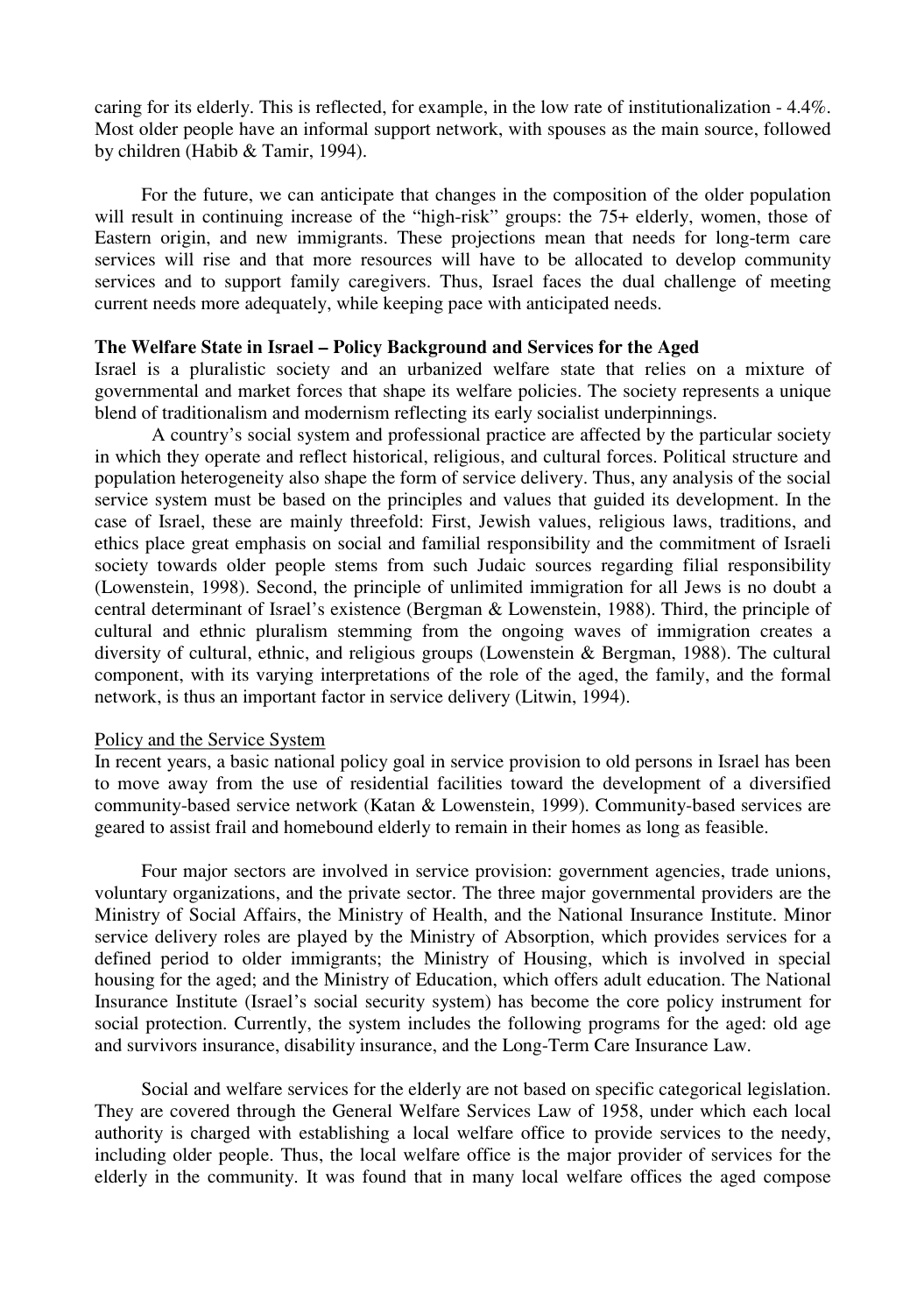close to 40% of the client population (Litwin 1993/94). The Ministry of Social Affairs, through Services for the client population (Litwin 1993/94). The Ministry of Social Affairs, through<br>Services for the Aged Department, establishes national policy principles, sets eligibility 3% of the client population (Litwin 1993/94). The Ministry of Social Affairs, through the Social Pepartment, establishes national policy principles, sets eligibility and national priorities for service development, provide nt population (Litwin 1993/94). The Ministry of Social Affairs, through<br>ed Department, establishes national policy principles, sets eligibility<br>priorities for service development, provides professional supervision and<br>and its Services for the Aged D epartment, establishes national policy principles, sets eligibility<br>ies for service development, provides professional supervision and<br>conducts surveillance and supervision of independent and frail<br>(Lowenstein, 1994, 1998) guidelines and national priorities for service development, provides professional supervision and and national priorities for service development, provides professional supervision and<br>participation, and conducts surveillance and supervision of independent and frail<br>residential settings (Lowenstein, 1994, 1998). The Mi budgetary pa rticipation, and conducts surveillance and supervision of independent and frail sidential settings (Lowenstein, 1994, 1998). The Ministry of Health, through its of Geriatric Medicine, is in charge of public health services  $el<sub>0</sub>$ derly in residential settings (Lowenstein, 1994, 1998). The Ministry of Health, through its<br>epartment of Geriatric Medicine, is in charge of public health services in the community and<br>mily health clinics, mental health cl Dep family health clinics, mental health clinics, institutional placement, surveillance and supervision of nursing and mentally frail elderly. Primary and acute health care is provided by five different elderly. Primary and acute health care is provided by five different<br>primary health clinics that are located in every neighborhood.<br>was no official structure for coordinating the activities of the Sick Fur

ds (HMO's) through primary health clinics that are located in every neighborhood.<br>
In many years, there was no official structure for coordinating the activities of the<br>
Ministries. Consequently, there was no national-leve here was no official structure for coordinating the activities of the equently, there was no national-level planning body to evaluate needs blueprints for future service developments. This was remedied in 1969 For  $r$ many years, there was no official structure for coordinating the activities of the inistries. Consequently, there was no national-level planning body to evaluate needs s or to prepare blueprints for future service developm different Ministries. Consequently, there was no national-level planning body to evaluate needs Consequently, there was no national-level planning body to evaluate needs<br>epare blueprints for future service developments. This was remedied in 1969<br>of ESHEL, the Association for Planning and Development of Services for<br>E and servic es or to prepare blueprints for future service developments. This was remedied in 1969<br>he creation of ESHEL, the Association for Planning and Development of Services for<br>in Israel. ESHEL represents a partnership between th througl h the creation of ESHEL, the Association for Planning and Development of Services for<br>ged in Israel. ESHEL represents a partnership between the Israeli government (three<br>ries – Health, Finance and Social Affairs) and the A the Aged in Israel. ESHEL represents a partnership between the Israeli government (three istries – Health, Finance and Social Affairs) and the American Joint Distribution Committee C). ESHEL was charged with the promotion of s Ministries – Health, Finance and Social Affairs) and the American Joint Distribution Committee in tistries – Health, Finance and Social Affairs) and the American Joint Distribution Committee<br>C). ESHEL was charged with the promotion of service planning, on a national level, and<br>it the encouragement of partnerships be (JDC). ESHEL was charg ged with the promotion of service planning, on a national level, and<br>of partnerships between the public and voluntary sectors. Other tasks<br>ree in the areas of manpower development, facilitating the creation of<br>advocacy, an with the ei ncouragement of partnerships between the public and voluntary sectors. Other tasks L undertook were in the areas of manpower development, facilitating the creation of vative services, advocacy, and quality assurance. A ser that ESHEL undertook were in the areas of manpower development, facilitating the creation of SHEL undertook were in the areas of manpower development, facilitating the creation of nnovative services, advocacy, and quality assurance. A series of 5-year plans were loced which resulted in the rapid development of new new innovative services delta), and quality assurance. A series of 5-year plans were<br>d in the rapid development of new services for older persons. The<br>ip of ESHEL, involving both government and voluntary organizations,<br>level of local and regional introduced which resulted in the rapid development of new services for older persons. The<br>thership of ESHEL, involving both government and voluntary organizations,<br>to the level of local and regional associations for the aged (Guttmann &<br>19 unique forn is of partnership of ESHEL, involving both government and voluntary organizations,<br>i down to the level of local and regional associations for the aged (Guttmann &<br>i, 1991, 1993). These local associations are instrumental i has fi Lowenstein, 1991, 1993). These local associations are instrumental in the creation of new community services for the aged, and take part in shaping policy and program development on for the aged, and take part in shaping policy and program development on<br>for non-governmental participation, the General Federation of Trade Unions has behalf of the older population.

of the older population.<br>As for non-governmental participation, the General Federation of Trade Unions has<br>an important role in both direct and indirect service provision. It operates several major governmental participation, the General Federation of Trade Unions has<br>at role in both direct and indirect service provision. It operates several major<br>General Sick Fund, a network of social clubs that are neighborhood bas As for non -governmental participation, the General Federation of Trade Unions has<br>nt role in both direct and indirect service provision. It operates several major<br>experance of social services operates direct social services<br>and resi played aı In important role in both direct and indirect service provision. It operates several major funds, the General Sick Fund, a network of social clubs that are neighborhood based, housing, and residential facilities. The volun pension funds, the General Sick Fund, a network of social clubs that are neighborhood based, General Sick Fund, a network of social clubs that are neighborhood based, and residential facilities. The voluntary sector operates direct social services embers, through immigrants associations (Landsmanschaften) and othe sheltered housing, and re sidential facilities. The voluntary sector operates direct social services<br>s, through immigrants associations (Landsmanschaften) and other<br>ly social clubs and homes for the aged. The private sector used to be<br>provision of for their older members, through immigrants associations (Landsmanschaften) and other grants associations (Landsmanschaften) and homes for the aged. The private sector use servicional care, recently, this sector has saving communities, and home care services. **Legislation and its Impact on the Care of the Aged**<br> **Legislation and its Impact on the Care of the Aged** oliferation of sheltered care settings, life- saving communities, and home care services.<br> **egislation and its Impact on the Care of the Aged**<br>
recent vears, there has been a major conceptual shift in the grouping of servi

#### Legislation and its Impact on the Care of the Aged

**d its Impact on the Care of the Aged**<br>i, there has been a major conceptual shift in the grouping of services. A basic<br>been to move away from the use of residential facilities towards the development experission and its Impact on the Care of the Aged<br>recent years, there has been a major conceptual shift in the grouping of services. A basic<br>olicy goal has been to move away from the use of residential facilities towards In recent years is, there has been a major conceptual shift in the grouping of services. A basic been to move away from the use of residential facilities towards the development community-based service network (Lowenstein & Yakovitz, 199 policy goal has beer of a diversified community-based service network (Lowenstein & Yakovitz, 1995). The point of field community-based service network (Lowenstein & Yakovitz, 1995). The point of the community and then by al services.<br>
this end, the community Long-Term Care Insurance Law was enacted in 1980 and departure no w is the home of the older person, followed by the community and then by rvices.<br>is end, the community Long-Term Care Insurance Law was enacted in 1980 and<br>in 1988, under the auspices of the National Insurance Institute. M residential services.

Initial services.<br>To this end, the community Long-Term Care Insurance Law was enacted in 1980 and<br>mented in 1988, under the auspices of the National Insurance Institute. More recently, in<br>the National Health Insurance Law To this end, the community Long-Term Care Insurance Law was enacted in 1980 and the in 1988, under the auspices of the National Insurance Institute. More recently, in National Health Insurance Law was enacted to provide healt impleme exted in 1988, under the auspices of the National Insurance Institute. More recently, in<br>the National Health Insurance Law was enacted to provide health insurance coverage for<br>inversal of residents with no discrimination f 1995, the Nationa all Israeli residents with no discrimination for age or disability. This law instituted a universal program of health coverage that guarantees hospitalization and delivers a defined basket of community-based medical servic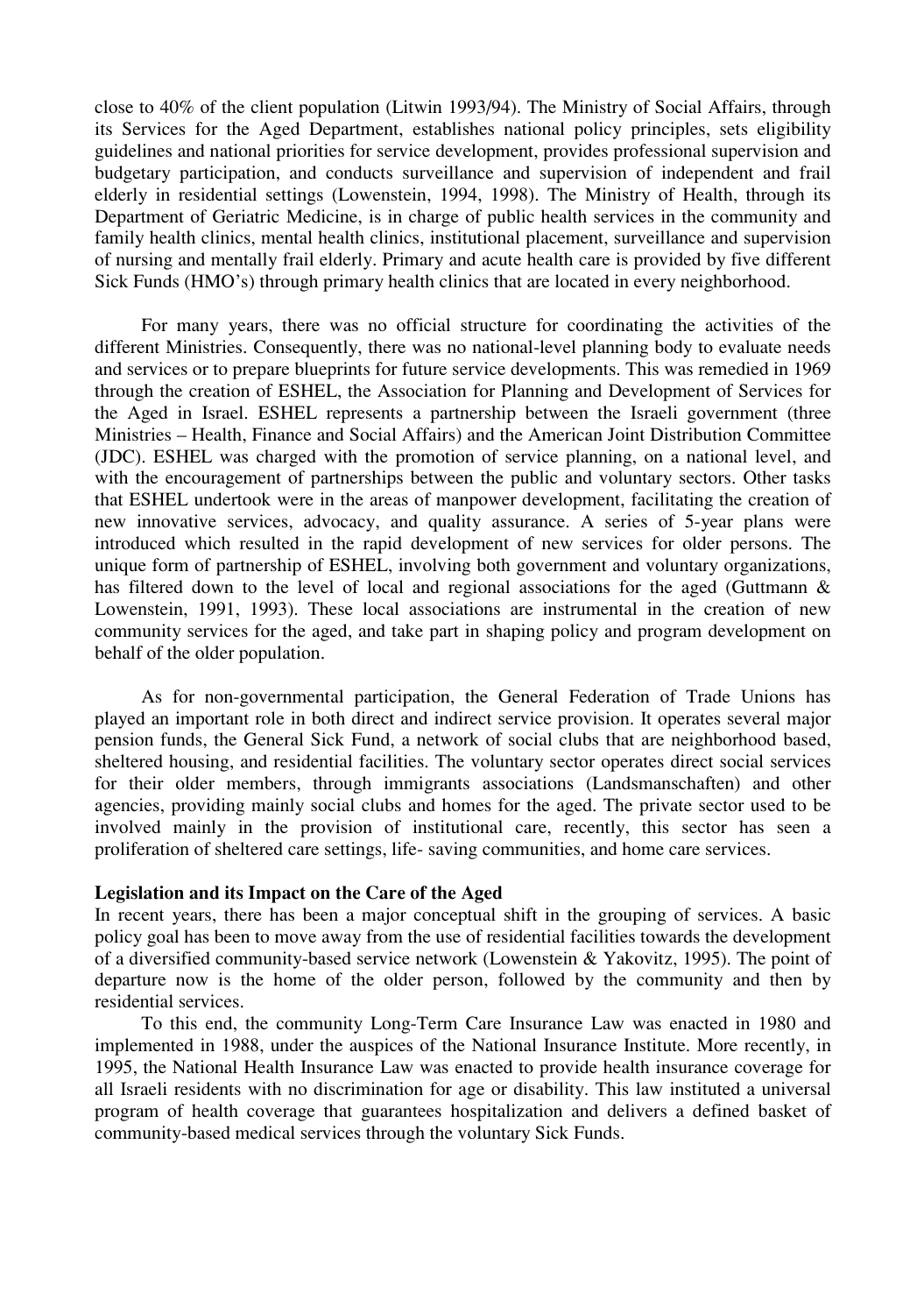Regarding informal-family responsibility for care of the aged it is based on religious Jewish y responsibility for care of the aged it is based on religious Jewish<br>commandment "Honor thy father and thy mother" which is the only extraing informal-family responsibility for care of the aged it is based on religious Jewish<br>s. Most relevant is the commandment "Honor thy father and thy mother" which is the only<br>of the Ten Commandments that contains a r responsibility for care of the aged it is based on religious Jewish<br>ommandment "Honor thy father and thy mother" which is the only<br>ents that contains a reward for its fulfillment. Thus, contrary to most<br>care and support fo laws. Most t relevant is the commandment "Honor thy father and thy mother" which is the only<br>Ten Commandments that contains a reward for its fulfillment. Thus, contrary to most<br>buntries, in which care and support for older people is one of the Ten Commandments that contains a reward for its fulfillment. Thus, contrary to most Ten Commandments that countries, in which care and<br>the "Alimony Law–1958".  $\mathbf{a}$ countries, in which care and support for older people is voluntary, there are laws which<br>le obligations of adult children to provide at least economic support for older family<br>the "Alimony Law-1958".<br>conclusion. Israel has outline the obligations of adult children to provide at least economic support for older family<br>hy Law–1958".<br>Israel has maintained a commitment to the welfare of its older citizens,<br>by an array of programs and services and the operation of the d members - the "Alimony Law-1958".

extractively the "Alimony Law-1958".<br>In conclusion, Israel has maintained a commitment to the welfare of its older citizens, demonstrated by an array of programs and services and the operation of the different government, care andwhich is demonstrated by an array of programs and services and the operation of the different  $\frac{1}{1}$  sectors – government, public and private. The system is unique in its philosophy of community nent, public and private. The system is unique in its philosophy of community<br>ity responsibility for dependent elderly.<br>of the Israeli population has recently raised the awareness of researchers. care and community responsibility for dependent elderly.

munity responsibility for dependent elderly.<br>aging of the Israeli population has recently raised the awareness of researchers,<br>and policy-makers to the phenomenon of family violence in general and elder e aging of the Israeli population has recently raised the awareness of researchers, ers and policy-makers to the phenomenon of family violence in general and elder neglect in particular. Since the law is one of the primary lookingThe aging of the Israeli population has recently raised the awareness of researchers, oners and policy-makers to the phenomenon of family violence in general and elder nd neglect in particular. Since the law is one of the practitioners a abuse and neglect in particular. Since the law is one of the primary means in shaping policy, looking at the developments in the Israeli law regarding elder abuse might be helpful in Elder abuse in Israel – legislation, policy, and services derstanding the way the State of Israel responds to such a phenomenon.<br>**der abuse in Israel – legislation, policy, and services**<br>analyzing the legislative developments in relation to elder abuse in Israel. Doron, Alon &

#### Elder abuse in Israel – legislation, policy, and services

**in Israel – legislation, policy, and services**<br>g the legislative developments in relation to elder abuse in Israel, Doron, Alon &<br>identified four "legislative generations": The first generation, called by the authors **Sachush intervention is characterized**<br>
intervention to elder abuse in Israel, Doron, Alon &<br>
intervention "legislative generations": The first generation, called by the authors<br>
social intervention", is characterized by By analyzin g the legislative developments in relation to elder abuse in Israel, Doron, Alon & identified four "legislative generations": The first generation, called by the authors and social intervention", is characterized by the in Offir (2005) identified four "legislative generations": The first generation, called by the authors identified four "legislative generations": The first generation, called by the authors<br>and social intervention", is characterized by the introduction of laws under the<br>of the establishment of the Israeli state. During 1950 "paternalis originated by the introduction of laws under the<br>ns of the establishment of the Israeli state. During 1950s-1960s many social laws were<br>nd two of them are of relevance: <u>The Law of Legal Competence and Guardianship</u>,<br>origi implications of the esta ablishment of the Israeli state. During 1950s-1960s many social laws were<br>nem are of relevance: <u>The Law of Legal Competence and Guardianship</u>,<br>by lawyers and academics in order to create a general civil code of the<br>the fi enacted, and two of them are of relevance: <u>The Law of Legal Competence and Guardianship</u>, ated by lawyers and academics in order to create a general civil code of the s was the first Israeli law that referred to older persons (as well as  $1962$ , was originated by lav vyers and academics in order to create a general civil code of the first Israeli law that referred to older persons (as well as other their legal competence. In such cases there is justification for legal guardian. The sec Israeli law. This was the first Israeli law that referred to older persons (as well as other the first Israeli law that referred to older persons (as well as other<br>the definition for legal competence. In such cases there is justification for legal<br>ting a guardian. The second law is <u>The Law for the Defense of Prot</u> individuals) who might lose their legal competence. In such cases there is justification for legal persons". 9. 1966, which explicitly mentioned older persons under the definition of "protected".<br>".<br>The second generation of laws, defined by Doron et al. (2005) as "criminal law and

reproducement al. (2005) as "criminal law and<br>reporting", was influenced primarily by a criminal approach. Organizations for The second generation of laws, defined by Doron et al. (2005) as "criminal law and<br>mandatory reporting", was influenced primarily by a criminal approach. Organizations for<br>children's rights promoted the Amendment 26 to the The se cond generation of laws, defined by Doron et al. (2005) as "criminal law and<br>porting", was influenced primarily by a criminal approach. Organizations for<br>ts promoted the <u>Amendment 26 to the Penal Code, 1989</u>, entitled <u>"I</u> mandato ory reporting", was influenced primarily by a criminal approach. Organizations for<br>
is rights promoted the <u>Amendment 26 to the Penal Code, 1989</u>, entitled <u>"Injury to the<br>
i"</u>. The amendment to the law also identified old children's rights promoted the Amendment 26 to the Penal Code, 1989, entitled "Injury to the rights promoted the <u>Amendment 26 to the Penal Code, 1989</u>, entitled <u>"Injury to the</u><br>The amendment to the law also identified older persons as susceptible to injury,<br>f being helpless. The Amendment asserts explicitly that helpless ". The amendment to the law also identified older persons as susceptible to injury, of being helpless. The Amendment asserts explicitly that abuse of "helpless persons" is al offence, and for the first time, typical behavi because of being helpless. The Amendment asserts explicitly that abuse of "helpless persons" is cause of being helpless. The Amendment asserts explicitly that abuse of "helpless persons" is<br>criminal offence, and for the first time, typical behaviors of elder abuse were defined clearly in<br>iminal law. Another important a criminal offence, and for courses to train the welfare of the Amendment was the obligation to report any type<br>on of abuse. As a result of these developments the Ministry of Social<br>courses to train the welfare officers who were mandated under the crim of abuse, or even suspicion of abuse. As a result of these developments the Ministry of Social Affairs developed special courses to train the welfare officers who were mandated under the d special courses to train the welfare officers who were mandated under the<br>is area.<br>generation of legislation, "protection and therapy within family violence", laws to work in this area.

in this area.<br>
ird generation of legislation, "protection and therapy within family violence",<br>
response to the accumulating empirical data on violence in the family and the The third generation of legislation, "protection and therapy within family violence", ed as a response to the accumulating empirical data on violence in the family and the of the authorities to deal with the problem (Doron The third generation of legislation, "protection and therapy within family violence",<br>emerged as a response to the accumulating empirical data on violence in the family and the<br>failure of the authorities to deal with the p emerge 1991. As a response to the accumulating empirical data on violence in the family and the of the authorities to deal with the problem (Doron et al., 2005). Organizations struggling men's right stood behind the enactment of failure o f the authorities to deal with the problem (Doron et al., 2005). Organizations struggling<br>en's right stood behind the enactment of the Law for the Prevention of Violence in the<br>1991. As a result the law also enables us to for women's is right stood behind the enactment of the Law for the Prevention of Violence in the  $91$ . As a result the law also enables us to consider older persons who suffer from ithin the family system. The law provides the victim <u>Family, 1991</u>. As violence within the family system. The law provides the victim and/or his relatives with the opportunity for quick operation, and provides defensive and practical relief (e.g. removal of the offender from the victim). Anot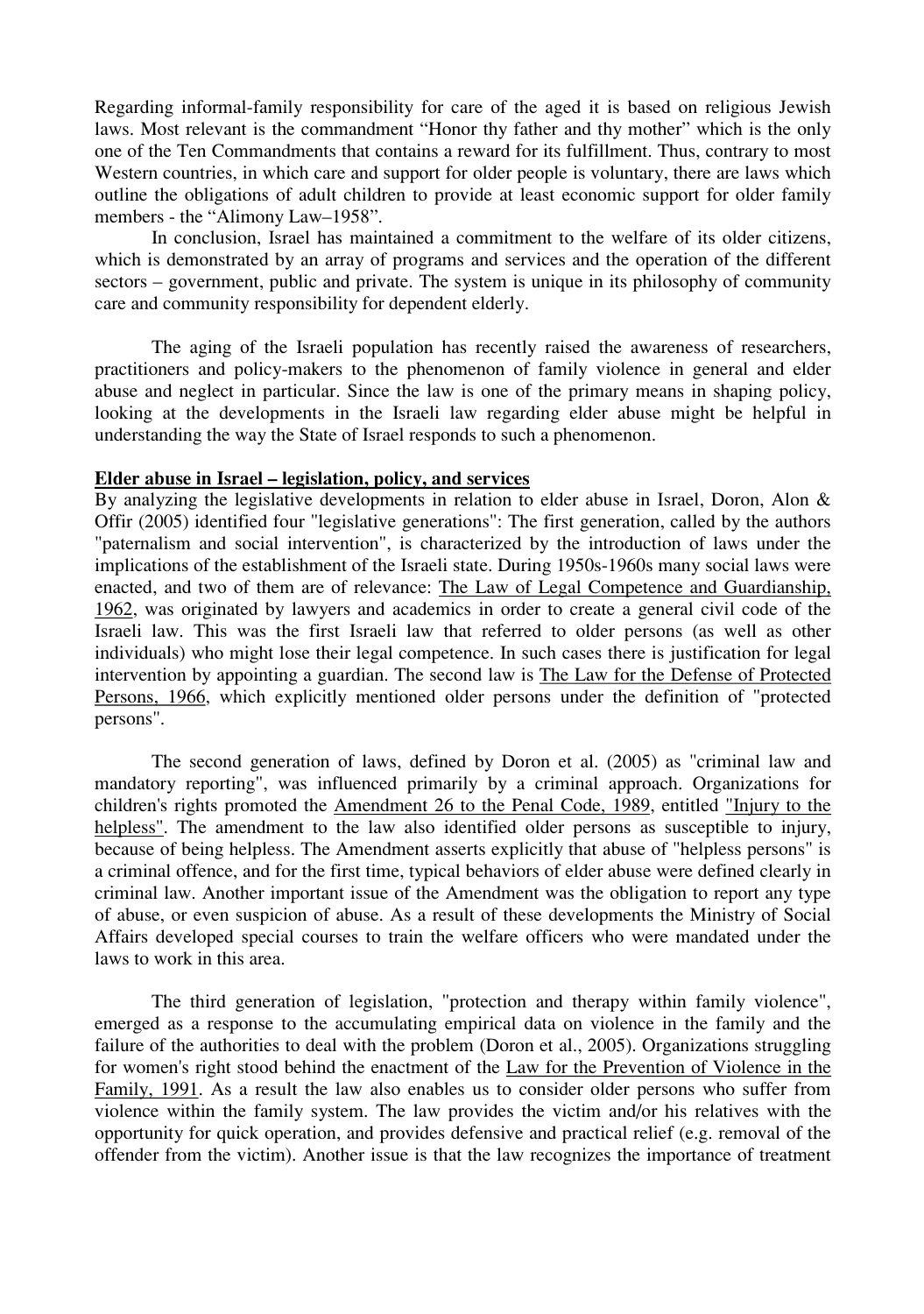than punishment and allows the court to recommend treatment and to force it on the unishment and allows the court to recommend treatment and to force it on the<br>the laws of the second and third generations are still in a process of development. offender

Some cues for the second and third generations are still in a process of development,<br>some cues for the emergence of new legislative approaches which encourage the ile the laws of the second and third generations are still in a process of development,<br>some cues for the emergence of new legislative approaches which encourage the<br>knowledge, training and empowerment of professionals wor personsWhile the laws of the second and third generations are still in a process of development,<br>re some cues for the emergence of new legislative approaches which encourage the<br>ess, knowledge, training and empowerment of profess there are some cues for the emergence of new legislative approaches which encourage the is some cues for the emergence of new legislative approaches which encourage the ss, knowledge, training and empowerment of professionals working with abused older (Doron et al., 2005). For example, Amendment 7 of the Law av persons (Doron et al., 2005). For example, Amendment 7 of the Law for the Prevention of Violence in the Family, 2001, is emphasizing the obligation of professionals to provide victims mily, 2001, is emphasizing the obligation of professionals to provide victims<br>t with the required information in order to get help and care.<br>legislative developments reflect the understanding that there are certain of abuse and neglect with the required information in order to get help and care.

and neglect with the required information in order to get help and care.<br>hese basic legislative developments reflect the understanding that there are certain<br>among the older population who might be vulnerable to experience the basic legislative developments reflect the understanding that there are certain<br>then arises as how were the developments in the legislative arena the state of the state of the state of the state of the state of the state of the state of the state of the state of the state of the state of the state of the state of the state of the state of the state of the state of t segments among the older population who might be vulnerable to experience abuse and/or neglect. The question then arises as how were the developments in the legislative arena translated into advocacy and practice.

# ranslated into advocacy and practice.<br>**Policy impact on advocacy, research, education and practice developments**

acy, research, education and practice developments<br>with elder abuse came through advocacy by Eshel and the relevant In 2001 Eshel, working on its five year plan, decided to place the issue of elder abuse and<br>In 2001 Eshel, working on its five year plan, decided to place the issue of elder abuse and **impact on advocacy, research, education and practice developments**<br>ain thrust to deal with elder abuse came through advocacy by Eshel and the relevant<br>ies. In 2001 Eshel, working on its five year plan, decided to place th The main thrust to d eal with elder abuse came through advocacy by Eshel and the relevant<br>hel, working on its five year plan, decided to place the issue of elder abuse and<br>la as one of its priorities, and to allocate resources towards activati  $\mathbf{M}$ inistries. In 2001 Eshel, working on its five year plan, decided to place the issue of elder abuse and glect on the agenda as one of its priorities, and to allocate resources towards activating search, training and develop neglect on the agenda as one of its priorities, and to allocate resources towards activating the agenda as one of its pri<br>ining and developing models<br>is required to prevent and de<br>report in 2002 (Eshel, 2002). 1, 1 training and developing models of service provision. Later that year "The Committee<br>cans required to prevent and deal with elder abuse and neglect" was established and<br>its report in 2002 (Eshel, 2002).<br>far, some of the rec on the means requ ired to prevent and deal with elder abuse and neglect" was established and<br>t in 2002 (Eshel, 2002).<br>ne of the recommendations have already been implemented. First, a national<br>by the Center for Research and Study of Aging a presented its report in 2002 (Eshel, 2002).

d its report in 2002 (Eshel, 2002).<br>So far, some of the recommendations have already been implemented. First, a national<br>conducted by the Center for Research and Study of Aging at the University of Haifa<br>the scope and the So far, some of the e recommendations have already been implemented. First, a national Center for Research and Study of Aging at the University of Haifa the characteristics of the phenomenon of elder abuse and neglect Winterstein, 2005). The survey. representative sample of the urban older phenomenon of elder abuse and neglect solid the scope and the characteristics of the phenomenon of elder abuse and neglect solvits, Lowenstein & Winterstein, 2005). The main data, revealed the scope and the characteristics of the phenomenon of elder abuse and neglect the characteristics of the phenomenon of elder abuse and neglect<br>Winterstein, 2005). The main data, obtained by personal interviews<br>ple of the urban older population, indicated that about 18.4% of the<br>to at least one kind (E freedom and financial exploitation) during the 12 months preceding the study. Relatively<br>freedom and financial exploitation) during the 12 months preceding the study. Relatively<br>freedom and financial exploitation) during from i a representative sample of the urban older population, indicated that about 18.4% of the ondents were exposed to at least one kind of abuse (physical, emotional, sexual, limitation reedom and financial exploitation) dur respondents were exposed to at least one kind of abuse (physical, emotional, sexual, limitation oondents were exposed to at least one kind of abuse (physical, emotional, sexual, limitation<br>reedom and financial exploitation) during the 12 months preceding the study. Relatively<br>1 were verbal abuse (close to 4%), and e of freedom and financ ial exploitation) during the 12 months preceding the study. Relatively<br>e (close to 4%), and economic exploitation (about 6%).<br>Also, a very high 18%) was reported. The findings of the survey were presented to the<br>highly pu high were verl beta abuse (close to 4%), and economic exploitation (about 6%). Also, a very high t (about 18%) was reported. The findings of the survey were presented to the rael in a highly publicized meeting, received wide press covera rate of negle ct (about 18%) was reported. The findings of the survey were presented to the srael in a highly publicized meeting, received wide press coverage and were later a meeting of the Parliamentary Committee of Labor, Social Affa  $Pr$ esident of Israel in a highly publicized meeting, received wide press coverage and were later<br>scussed in a meeting of the Parliamentary Committee of Labor, Social Affairs, and Health<br>rotocol No. 364, 28 February 2005). Cur discussed in a meeting of the Parliamentary Committee of Labor, Social Affairs, and Health 364, 28 February 2005). Currently the next stage of collection qualitative data on incitions and perpetrators within the same family, funded by (Protocol No. 364, 28 February 2005). Currently the next stage of collection qualitative data on 28 February 2005). Currently the next stage of collection qualitative data on is and perpetrators within the same family, funded by the National Insurance ed (Eisikovits, Winterstein,  $\&$  Lowenstein (2007). A large works  $50$  families of  $\overline{v}$ Institute, was finished (Eisikovits, Winterstein, & Lowenstein (2007). A large workshop was organized to present the results of the study as well as to bring forward the activities in the field, Exercise the results of the study as well as to bring forward the activities in the field, close to 200 professionals from all over the country.<br>Eshel and the Ministries of Social Affairs are supporting various programs of which attracted close to 200 professionals from all over the country.

prevention in 17 local authorities, through their welfare offices, by creating<br>prevention in 17 local authorities, through their welfare offices, by creating Second, Eshel and the Ministries of Social Affairs are supporting various programs of ntion and prevention in 17 local authorities, through their welfare offices, by creating units on elder abuse, staffed by social workers Second, Eshel and the Ministries of Social Affairs are supporting various programs of ntion and prevention in 17 local authorities, through their welfare offices, by creating units on elder abuse, staffed by social workers intervention and preve ention in 17 local authorities, through their welfare offices, by creating<br>abuse, staffed by social workers trained in the areas of gerontology with a<br>elder abuse. The programs comprise various models of individual and<br>wor special units on elder abuse, staffed by social workers trained in the areas of gerontology with a lder abuse, staffed by social workers trained in the areas of gerontology with a<br>on elder abuse. The programs comprise various models of individual and<br>team work as well as illumination and training activity in the communi special emphasis on elder al buse. The programs comprise various models of individual and<br>as well as illumination and training activity in the community,<br>public in general and among various professionals. In some of the<br>for elderly abuse women, are ac interdisciplinary team work as well as illumination and training activity in the community, s among the public in general and among various professionals. In some of the pport groups for elderly abuse women, are activated. Third, as a respo raisin ing awareness among the public in general and among various professionals. In some of the cipalities support groups for elderly abuse women, are activated. Third, as a response to the tor-General Directive regarding identi municipalitie Director-General Directive regarding identification and reporting of elder abuse and neglect cases in the health system (2003d), Eshel and the Ministry of Health cooperate in order to develop and implement special guidelin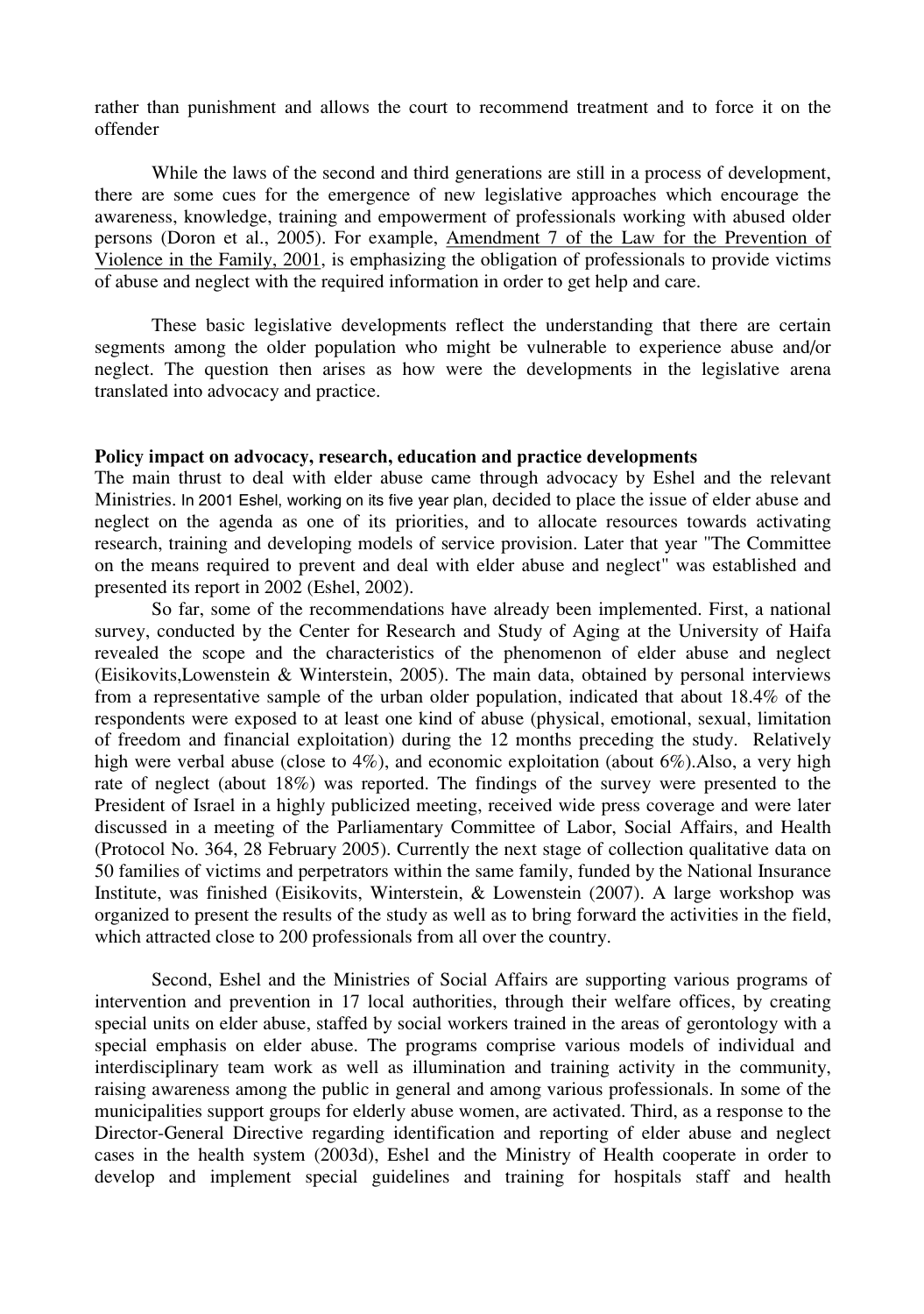professionals. Forth, a hot-line for elderly persons exposed to abuse has been established, and t-line for elderly persons exposed to abuse has been established, and<br>it had been especially trained on these issues. The organization is also professional workers to identify and recognize abuse has been established, and inteers that operate it had been especially trained on these issues. The organization is also professional workers to identify and recognize ab s. Forth, a hot-line for elderly persons exposed to abuse has been established, and<br>rs that operate it had been especially trained on these issues. The organization is also<br>fessional workers to identify and recognize abuse the volunteers t hat operate it had been especially trained on these issues. The organization is also<br>isonal workers to identify and recognize abuse, and is acting to recruit partners<br>e community for the prevention and the treatment of abu training professional workers to identify and recognize abuse, and is acting to recruit partners ional workers to identify and recognize abuse, and is acting to recruit partners<br>community for the prevention and the treatment of abuse. Finally, a national<br>established with representatives from all the relevant governmen from within the commun (welfare, health and the police) and NGOs. Its goals are to promote changes in legislation, to committee was established with representatives from all the relevant governmental ministries further collaborative and more coordinated work between the various service providers and to orative and more coordinated work between the various service providers and to<br>ional innovative services.<br>with the activities of Eshel and the Ministries of Social Affairs and Health, there advance additional innovative services.

in the activities of Eshel and the Ministries of Social Affairs and Health, there<br>voluntary organizations that operate in order to meet the needs of the older tivities of Eshel and the Ministries of Social Affairs and Health, there  $\gamma$  organizations that operate in order to meet the needs of the older as part of the above advocacy efforts start to work also in the areas of Along w vith the activities of Eshel and the Ministries of Social Affairs and Health, there<br>voluntary organizations that operate in order to meet the needs of the older<br>rally, and as part of the above advocacy efforts start to wor ar e some other voluntary organizations that operate in order to meet the needs of the older opulation generally, and as part of the above advocacy efforts start to work also in the areas of der abuse and neglect. The non-pro populat ion generally, and as part of the above advocacy efforts start to work also in the areas of<br>but and neglect. The non-profit organization Yad-Riva was established in 1984 in order<br>ide legal aid for older persons. The servic elder ab use and neglect. The non-profit organization Yad-Riva was established in 1984 in order<br>de legal aid for older persons. The service provided by Yad-Riva is not only a legal<br>but also includes social aid and emotional support to provide legal aid for older persons. The service provided by Yad-Riva is not only a legal ns. Th<br>l and e<br>lonal h<br>page). directed to provide legal and emotional help for the aged by recognizing and defending their Internal and emotional help for the aged by recognizing and defending their<br>
Yad-Sarah internet web page).<br>
Lazaken'' ("Yes for the Elderly") is another volunteer organization which is legal rights (Yad-Sarah internet web page).

From the gradiently is another volunteer organization which is<br>from the geriatric, social work, legal, nursing, and occupational Lazaken" ("Yes for the Elderly") is another volunteer organization which is<br>professionals from the geriatric, social work, legal, nursing, and occupational<br>Its aim is to fight against infringement of elders' rights and dig needs in the set of the set of the set of the set of the set of the set of the set of the set of the set of th en Lazaken" ("Yes for the Elderly") is another volunteer organization which is<br>by professionals from the geriatric, social work, legal, nursing, and occupational<br>elds. Its aim is to fight against infringement of elders' ri managed by professionals from the geriatric, social work, legal, nursing, and occupational ged by professionals from the geriatric, social work, legal, nursing, and occupational<br>by fields. Its aim is to fight against infringement of elders' rights and dignity, to identify<br>and to consolidate appropriate answers t therapy fields. Its aim is to fight against infringement of elders' rights and dignity, to identify<br>and to consolidate appropriate answers to those needs. The project is focused on elders'<br>ilization that will be handled by a compl needs and to consolidate appropriate answers to those needs. The project is focused on elders' the realm of elders' rights including elder abuse and neglect is focused on elders'<br>ghts utilization that will be handled by a complaint officer and a defense attorney. As part of its<br>tivity, the organization is operating rights u activity, the organization is operating to form a lobby for the aged in order to promote legislation in the realm of elders' rights including elder abuse and neglect (Jerusalem on the Web, 02net of elders' rights including elder abuse and neglect (Jerusalem on the Web, 02net page).<br>in the Service of Elderly" is an organization established in 2002, which operates to internet web page).

required to page).<br>The older is the older population in Israel through advocacy and legal activities. It aims<br>in Israel through advocacy and legal activities. It aims "Law in the Service of Elderly" is an organization established in 2002, which operates to omote the rights of the older population in Israel through advocacy and legal activities. It aims establish a legal resource center "Law in the Service of Elderly" is an organization established in 2002, which operates to mote the rights of the older population in Israel through advocacy and legal activities. It aims stablish a legal resource center in promote the rights is of the older population in Israel through advocacy and legal activities. It aims<br>I resource center in Israel on elders' rights, to change and create legislation in<br>cate and advocate on behalf of the older population, to to establish a legal resourc this field, to educate and advocate on behalf of the older population, to publish popular and professional legal materials in the field of elders' rights, and to cooperate with national and naterials in the field of elders' rights, and to cooperate with national and<br>
tations with similar goals (Law in the Service of Elderly, internet web page)<br>
Federation of Trade Unions in Israel ("Histadrut Ha'Gimlaim) is a internation

al organizations with similar goals (Law in the Service of Elderly, internet web page)<br>e General Federation of Trade Unions in Israel ("Histadrut Ha'Gimlaim) is a social<br>which is unionizing senior and pensioners across the rights and Federation of Trade Unions in Israel ("Histadrut Ha'Gimlaim) is a social<br>inch is unionizing senior and pensioners across the country. Their main goal is<br>rights and benefits of pensioners, obtaining an appropriat The General Federation of Trade Unions in Israel ("Histadrut Ha'Gimlaim) is a social General Federation of Trade Unions in Israel ("Histadrut Ha'Gimlaim) is a social<br>which is unionizing senior and pensioners across the country. Their main goal is<br>he rights and benefits of pensioners, obtaining an appropria mover ment which is unionizing senior and pensioners across the country. Their main goal is<br>ting the rights and benefits of pensioners, obtaining an appropriate pension, healthcare and<br>ality. The activity is provided voluntarily protecting the rights and benefits of pensioners, obtaining an appropriate pension, healthcare and be is the rights and benefits of perpendiculary. The activity is provided v<br>ge). Recently they enticed the Presi<br>issues of Elder Abuse and Neglect. page). Recently they enticed the President of Israel to work towards creating a National Council page). Recently they enticed the President of Israel to work towards creating a National Council<br>on issues of Elder Abuse and Neglect.<br>To sum, three main policy issues emerge while legislative efforts in the area of elder on issues of Elder Abuse and Neglect.

of Elder Abuse and Neglect.<br>
we sum, three main policy issues emerge while legislative efforts in the area of elder<br>
neglect had been developed: first, how much should the criminal-legal approach be blicy issues emerge while legislative efforts in the area of elder eveloped: first, how much should the criminal-legal approach be answer is positive then more resources should be allocated for If the main policy issues emerge while legislative efforts in the area of elder<br>lect had been developed: first, how much should the criminal-legal approach be<br>approach? If the answer is positive then more resources should abuse and neglect had d been developed: first, how much should the criminal-legal approach be<br>th? If the answer is positive then more resources should be allocated for<br>Such resources should include providing more training and knowledge<br>the poli the dominant approach? It f the answer is positive then more resources should be allocated for<br>a resources should include providing more training and knowledge<br>police and court systems and introducing more coordinated and<br>work between these systems enacting these laws.  $S<sub>1</sub>$ in the police and court systems and introducing more coordinated and<br>the police and court systems and introducing more coordinated and<br>nal work between these systems and the health and social service<br>in this direction is t dissem ination within the police and court systems and introducing more coordinated and<br>prative professional work between these systems and the health and social service<br>ionals. An effort in this direction is the creation by Eshe col professionals. An effort in this direction is the creation by Eshel of the national committee. The second issue is what types of professional interventions should be developed and implemented?<br>An example was presented abov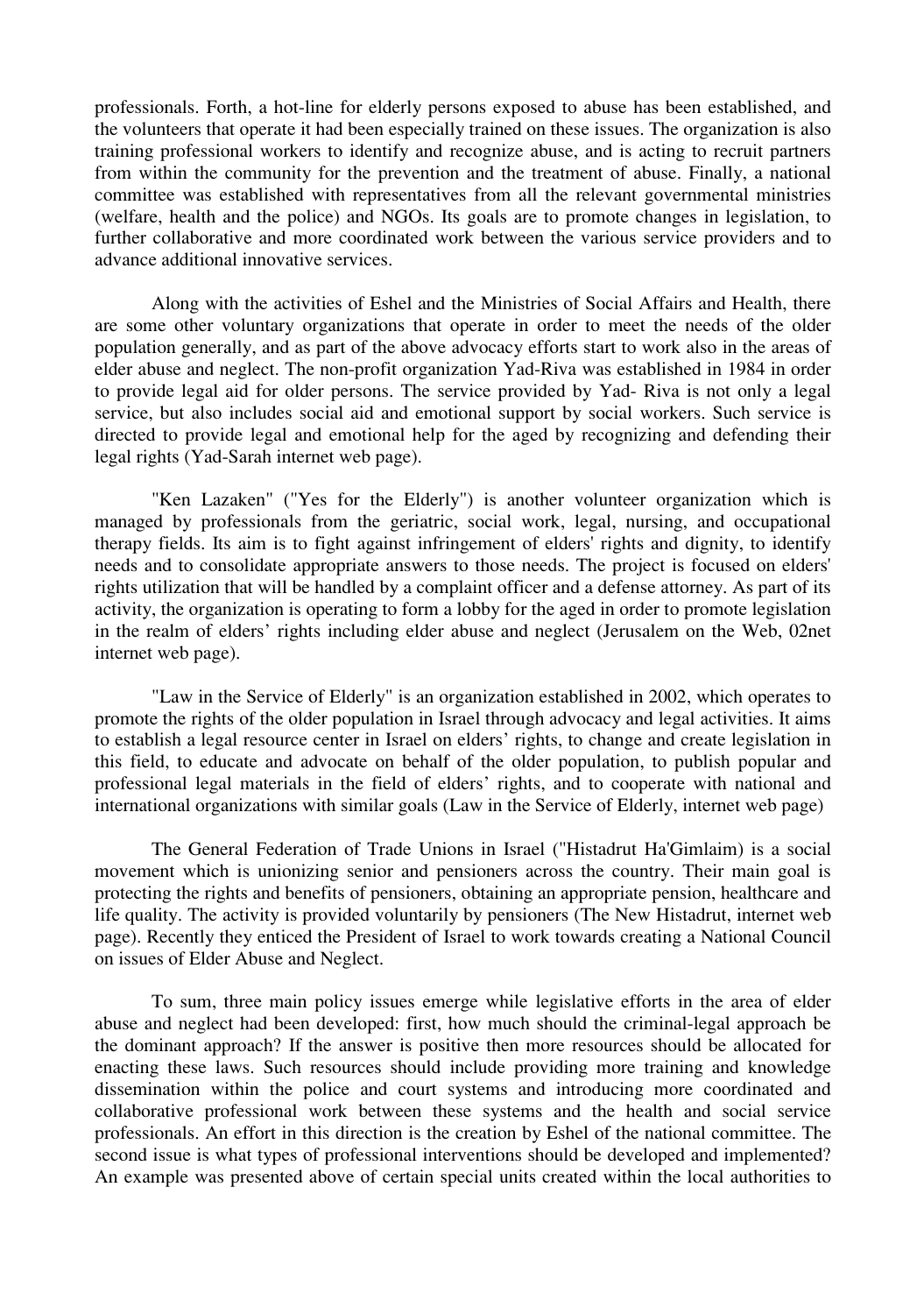enhance different working models in this area. Third, what should be the division of orking models in this area. Third, what should be the division of the health and welfare systems of care? Again, the emphasis should be on nce different working models in this area. Third, what should be the division of msibility between the health and welfare systems of care? Again, the emphasis should be on coordinated and interdisciplinary work and joint p norm as more and more professionals in these systems of care? Again, the emphasis should be on<br>and interdisciplinary work and joint projects wherever possible. This is<br>norm as more and more professionals in these systems a responsibility between the health and welfare systems of<br>I interdisciplinary work and join<br>in as more and more professionals<br>the benefit of the abused elderly. to be t the specific context of the abused elderly.<br>the specific context of the Israeli society it was shown that policy and legislation learn to collaborate for the benefit of the abused elderly.

be abused elderly.<br>
the Israeli society it was shown that policy and legislation<br>
practice programs on the local community level, where a Within the specific context of the Israeli society it was shown that policy and legislation<br>the translated into advocacy and practice programs on the local community level, where a<br>integrated approach should be undertaken **Within** the specific context of the Israeli society it was shown that policy and legislation lated into advocacy and practice programs on the local community level, where a ed approach should be undertaken between the criminal-leg coul more integrated approach should be undertaken between the criminal-legal system and the health-welfare systems. Allocation of resources both for research, training and experimenting with different strategies and practice i

 **Prof. Ariela Lowenstein, Head Research & Study of Aging, Mailing address: Prof. Ariela Lowenstein, He<br>The Center for Research & Study of Aging,<br>Prof.. Department of Masters in Gerontology both Article Edwents:**<br> **and Health Studies.**<br> **and Health Studies.** The Center for Research & Study of Aging, **Prof., Department of Masters in Geront Prof., Department of Masters in Geront Faculty of Welfare and Health Studies, University of Haifa, Haifa, 31905 Israel Faculty of Welfare and Health Studies,** ariela@research.haifa.ac.il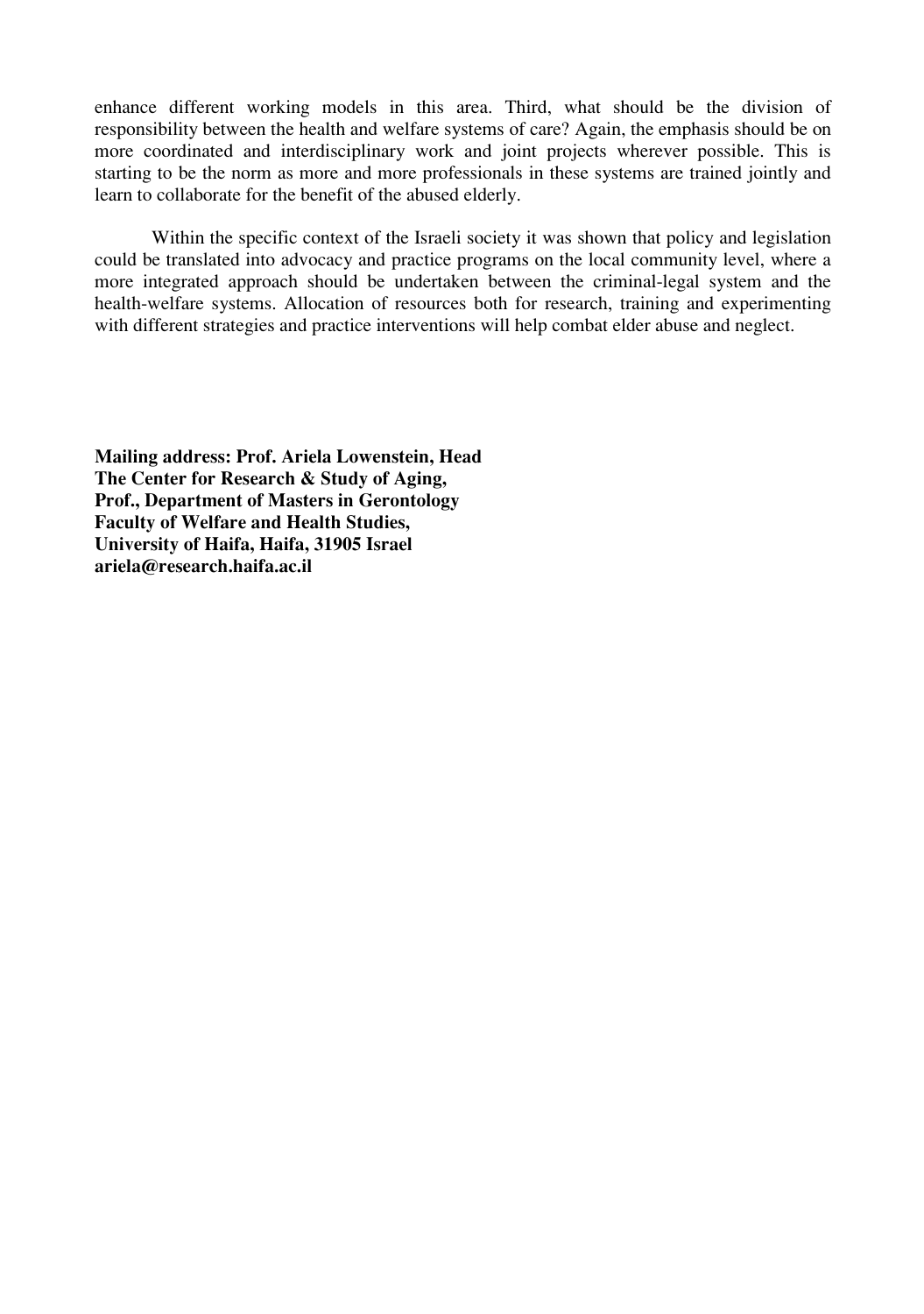#### **References**

 S. & Lowenstein, A. (1988). Care of the aging in Israel: Social service delivery. *of Gerontological Social Work, 12(1/2),* 97-117. Bergman, S. & Lowenstein, A. (1988). Care of the aging in Israel: Social service delivery.<br>*Journal of Gerontological Social Work, 12(1/2), 97-117.*<br>Brodsky, J., Shnor, Y. & Be'er, S. (2003, 2004). *Aged in Israel – Statis* Journal of Gerontological Social Work, 12(1/2), 97-117.

Gerontological Social Work, 12(1/2), 9<br>
., Shnor, Y. & Be'er, S. (2003, 2004). A<br>
JDC Brookdale and ESHEL. (Hebrew) Brodsky, J., Shnor, Y. & Be'er, S. (2003, 2004). *Aged in Israel – Statistical Yearbook, 1998.*<br>Jerusalem: JDC Brookdale and ESHEL. (Hebrew)<br>Central Bureau of Statistics (2003. 2004). *Statistical Yearbook. J*erusalem: Cen Jerusalem: JDC Brookdale and ESHEL. (Hebrew).

Statistics (Hebrew). Central Bureau of Statistics (2003, 2004). Statistical Yearbook. Jerusalem: Central B<br>Statistics (Hebrew).<br>Doron, I., Alon, S., & Offir, N. (2005). Time for policy: legislative response to elder

(Hebrew).<br>Alon, S., & Offin<br>neglect in Israel. Doron, I., Alon, S S., & Offir, N. (2005). Time for policy: legislative response to<br>t in Israel.<br>Directives. (2003a). *Regulations regarding the prevention of* abuse and neglect in Israel.

 *violence – providing information in the field of health*. Jerusalem: Ministry irector-General Director-General Director<br>*In Health (In Hebrew)*. domestic violence  $-$  providing information in the field of health. Jerusalem: Ministry e – providing information in the field of health. Jerusalem: Ministry<br>prew).<br>Directives. (2003b). *Information transfer between medical institutions* of Health (In Hebrew).

 *minors and helpless persons victims of domestic violence.* Feneral Directives. (2003b). *Infor*<br>*Ministry of Health (In Hebrew).*<br>Ministry of Health (In Hebrew). regarding minors and helpless persons victims of domestic violence. If and helpless persons victims of domestic violence.<br>
Interpretives. (2003c). *Permanent committees for domestic violence* **Jerusalem:** Ministry of Health (In Hebrew).

*salem: Ministry of Health (In Hebrew).*<br>ector-General Directives. (2003c). *Permanent committees for domestic violence*<br>*sexual abuse of minors and helpless persons. Jerusalem: Ministry of Health (In* Hebrew). *and sexual abuse of minors and helpless persons.* Jerusalem: Ministry of Health (In *and sexual abuse of minors and helpless persons.* Jerusalem: Ministry of Health (I<br>Hebrew).<br>*Director-General Directives.* (2003d). Jerusalem: Ministry of Health (In Hebrew).

Lowenstein, A., & Winterstein, T. (2005). *Report of the first national survey on*<br>
Lowenstein,A.,& Winterstein, T. (2005). *Report of the first national survey on* 

*al Directives.* (2003d). Jerusalem: Ministry of Health (In Hebrew).<br>
bwenstein,A.,& Winterstein, T. (2005). *Report of the first national survey c*<br> *neglect in Israel*. Haifa: The Center for Research and Study of Aging. Z., Lowenstein, A., & Winterstein, T. (2005). *Report of the first national survey on* e and neglect in Israel. Haifa: The Center for Research and Study of Aging, The of Haifa. Israel (Hebrew). (Presented to ESHEL and the elder abuse a nd neglect in Israel. Haifa: The Center for Research and Study of Aging, The<br>Haifa, Israel (Hebrew). (Presented to ESHEL and the National Insurance Institution<br>Winterstein, T., & Lowenstein,A. (2007). *Understanding the ph <u>University</u> of Ha* 

*neglect –*<br> *neglect – a report of the aualitative study. Haifa: The Center for Research and*<br> *neglect – a report of the aualitative study. Haifa: The Center for Research and* rstein, T., & Lowenstein, A. (2007). *Understanding the phenomenolof lect* – *a report of the qualitative study*. Haifa: The Center for Resear University of Haifa. Israel (Hebrew). (Presented to ESHEL and the Eisikovits,Z., Wint erstein, T.<br>*glect – a r*<br>ne Univers.<br>Institute). National Insurance Institute).

Vational Insurance Institute).<br>*SHEL (2002). Activities Report.* Jerusalem, ESHEL.

 (2002). *Report of the Committee on the Means Required to Prevent and Deal Elder Abuse and Neglect. A*vailable at: http://www.justice.gov.il/NR/rdonlyres/8D765737- 48A3-4BC6-AA03-59F9EFB30FEC/0/dohvadalnisulskenim.pdf % AA03-59F9EFB30FEC/0/dohvadalnisulskenim.pdf<br>D. & Lowenstein, A. (1991). Demographic changes in Israel and their implications

for the 21<sup>st</sup> century. *The Journal of Aging and Judaism, 5(3)*,  $215 - 226$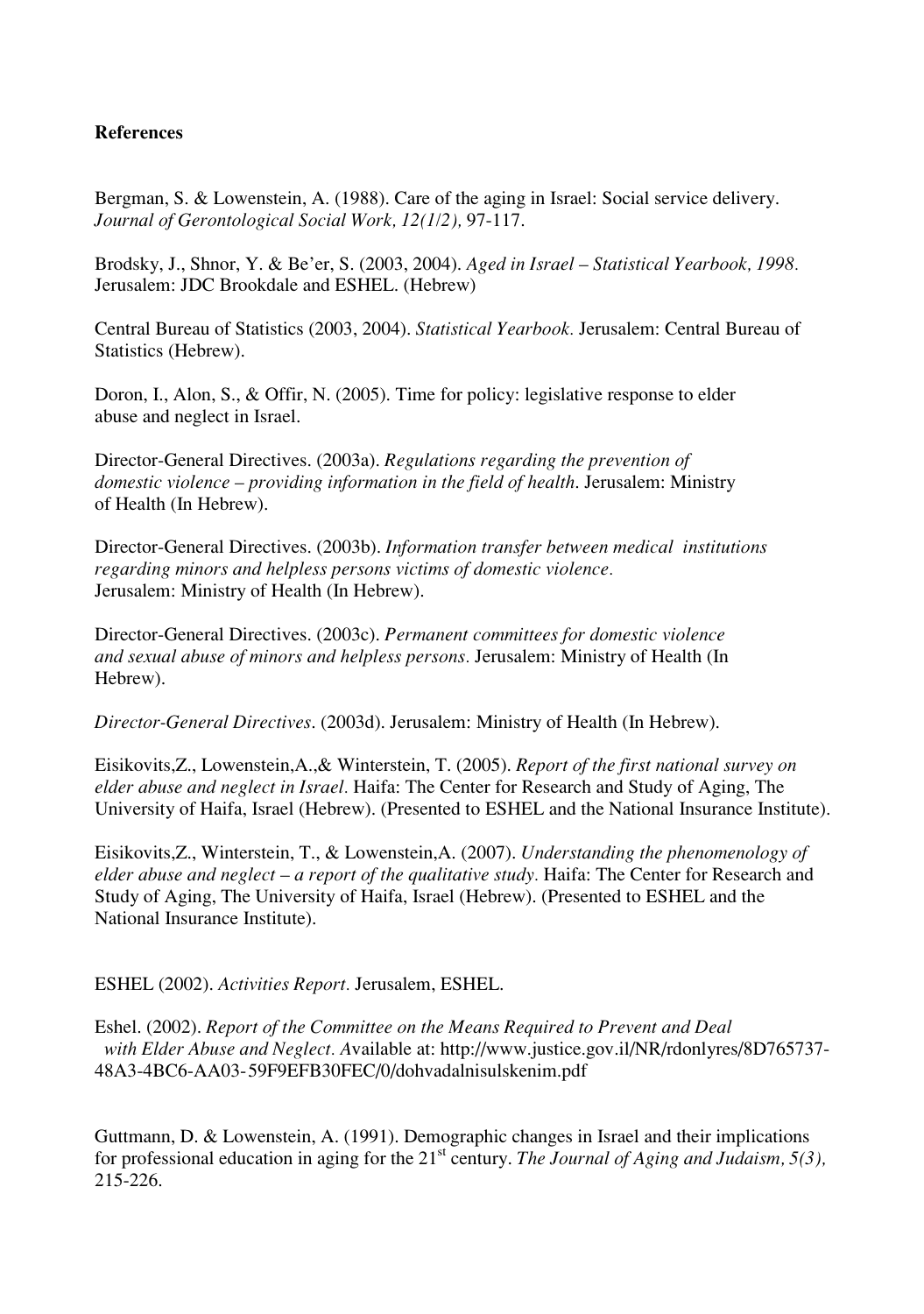D. & Lowenstein, A. (1993). The "graying" of Israel. In L.K. Olson (Ed.), *Graying of will care for the frail elderly.* New York: The Haworth Press. Guttma ann, D. & Lowenstein, A. (1993). The "graying" of Israel. In L.K. Olson (Ed.), *Gray*<br>*rld: Who will care for the frail elderly*. New York: The Haworth Press.<br>J. & Tamir. Y. (1994). Jewish aged in Israel: Sociodemographic the world: Who will care for the frail elderly. New York: The Haworth Press.

Frail elderly. New York: The Haworth Press.<br>Vish aged in Israel: Sociodemographic and socioeconomic<br>D. Guttmann (Eds.), *Jewish Aged in the United States and Habib, J. & Tamir, Y. (1994). Jewish as*<br>*Israel (pp. 47-61). New York: Springer* status. In Z. Harel, D.E. Biegel & D. Guttmann (Eds.), Jewish Aged in the United States and In Z. Harel, D.E. Biegel & D. Guttmann (Eds.), *Jewish Aged in the United States*<br>(pp. 47-61). New York: Springer<br>J. & Lowenstein, A. (1999). *A decade of implementation of the Long-Term Care Israel* (pp. 47-61). New York: Springer

 *– Meanings and Implications.* Jerusalem: The Center for Social and Policy & Lowenstein, A. (<br>*e Law – Meanings a*<br>in Israel. (Hebrew). Insurance Law – Meanings and Implications. Jerusalem: The Center for Social and Policy<br>1 Israel. (Hebrew).<br>Lowenstein, A. (1999). Adjustment of older Soviet immigrant parents and their adult Planning in Israel. (Hebrew).

 *Family Relations, 48(1)*, **626**<br>*48(1)*, 43-50. children residing in shared households: An intergenerational comparison. Fan<br>48(1), 43-50.<br>Labor. Social Affairs. and Health Committee. *Protocol No. 364 of Committee* 48(1), 43-50.

48(1), 43-50.<br>Labor, Social Affairs, and Health Committee. *Protocol No. 364 of Committee*<br>meeting, 28 February 2005. From: <u>http://www.knesset.gov.il/protocols/data/html/avoda/2005-<br>02-28.html<br>Litwin, H. (1994). Factors s</u> 02-28.html

8.html<br>in, H. (1994). Factors shaping care and services for the Jewish aged in Israel. . In Z. Harel<br>Biegel & D. Guttmann (Eds.), *Jewish Aged in the United States and Israel* (pp. 141-161). (1994). Fa<br>1 & D. Gu<br>Springer. D.E. Biegel & D. Guttmann (Eds.), Jewish Aged in the United States and Israel (pp. 1<br>New York: Springer.<br>Lowenstein, A. & Bergman, S. (1988). Social work practice in gerontology in Israel. **New York: Springer.** 

 *of Gerontological Social Work, 12(1/2),* 118-130. Lowenstein, A. & Bergman, S. (1988). %). Social work practice in gerontology in Israel.<br> $k$ ,  $12(1/2)$ , 118-130.<br>delivery for the Jewish Aged in Israel. In Z. Harel, D.E. Journal of Gerontological Social Work, 12(1/2), 118-130.

*al of Gerontological Social Work, 12(1/2), 118-130.*<br>
a stein, A. (1994). Social service delivery for the Jewish Aged in Israel. In Z. Harel, D.E.<br>
& D. Guttmann (Eds.). *Jewish Aged in the United States and Israel* (pp. *r* ork: Springer. Biegel & D. Guttmann (Eds.), *Jewish Aged in the United States and Israel* (pp. 239-261). New<br>York: Springer.<br>Lowenstein, A. & Yakovitz, A. (1995). *The elderly, the family and the residential facility: Issues* 

*k*: Springer.<br>venstein, A. & Yakovitz, A. (1995). *The elderly, the fd*<br>*imethods of intervention*. Tel-Aviv: Ramot (Hebrew). Lowenstein, A. & Yakovitz, A. (1995). *The elderly, the family and the residential facility: I*<br>*and methods of intervention*. Tel-Aviv: Ramot (Hebrew).<br>Lowenstein, A. (1998). Social work with the aged. In F. M. Loewenberg *challenges and methods of intervention.* Tel-Aviv: Ramot (Hebrew).

*nd methods of intervention*. Tel-Aviv: Ramot (Hebrew).<br> *cowenstein*, A. (1998). Social work with the aged. In F. M. Loewenberg (Ed.).<br> *hallenges of a changing society (pp. 135-164).* Jerusalem: The Magnes Press. Lowenstein, A. (1998). Social work with the aged. In F. M. Loewenberg (Ed.), *Meeting the* ein, A. (1998). Social work with the aged. In F. M. Loewenberg (Ed.), *Meeting th es of a changing society (pp. 135-164)*. Jerusalem: The Magnes Press.<br>of Welfare.(2004). *The Elders in Israel – Trends and Challenges*. A

- *society (pp. 135-164).* Jerusalem: The  $\overline{a}$ <br>
(4). *The Elders in Israel Trends and C*<br>
in the government meeting. 20/4/2004. Ministry of Welfare, (2 Ministry of Welfare,(2004). The Elders in Israel – Trends and Challenges. A rev<br>the Minister of Welfare in the government meeting, 20/4/2004.<br>From: <u>http://www.molsa.gov.il/Docs/News/2\_2004-7-26\_4185.pdf</u><br>teering Committee the Minister of Welfare in the government meeting,  $20/4/2004$ . From: http://www.m
- ter of We<br>13/9/04.<br>13/9/04. olsa.gov.il/Docs/News/2 2004-7-26 4185.pdf<br>The Project of Intervention in the Community. Protocol of<br>The Program for Treatment and Prevention of Elder Abuse and
- Committee The Project of Intervention in the C<br>g, 13/9/04.<br>Committee The Program for Treatment and Pre<br>in the Community. Protocol of meeting. 25/1/05.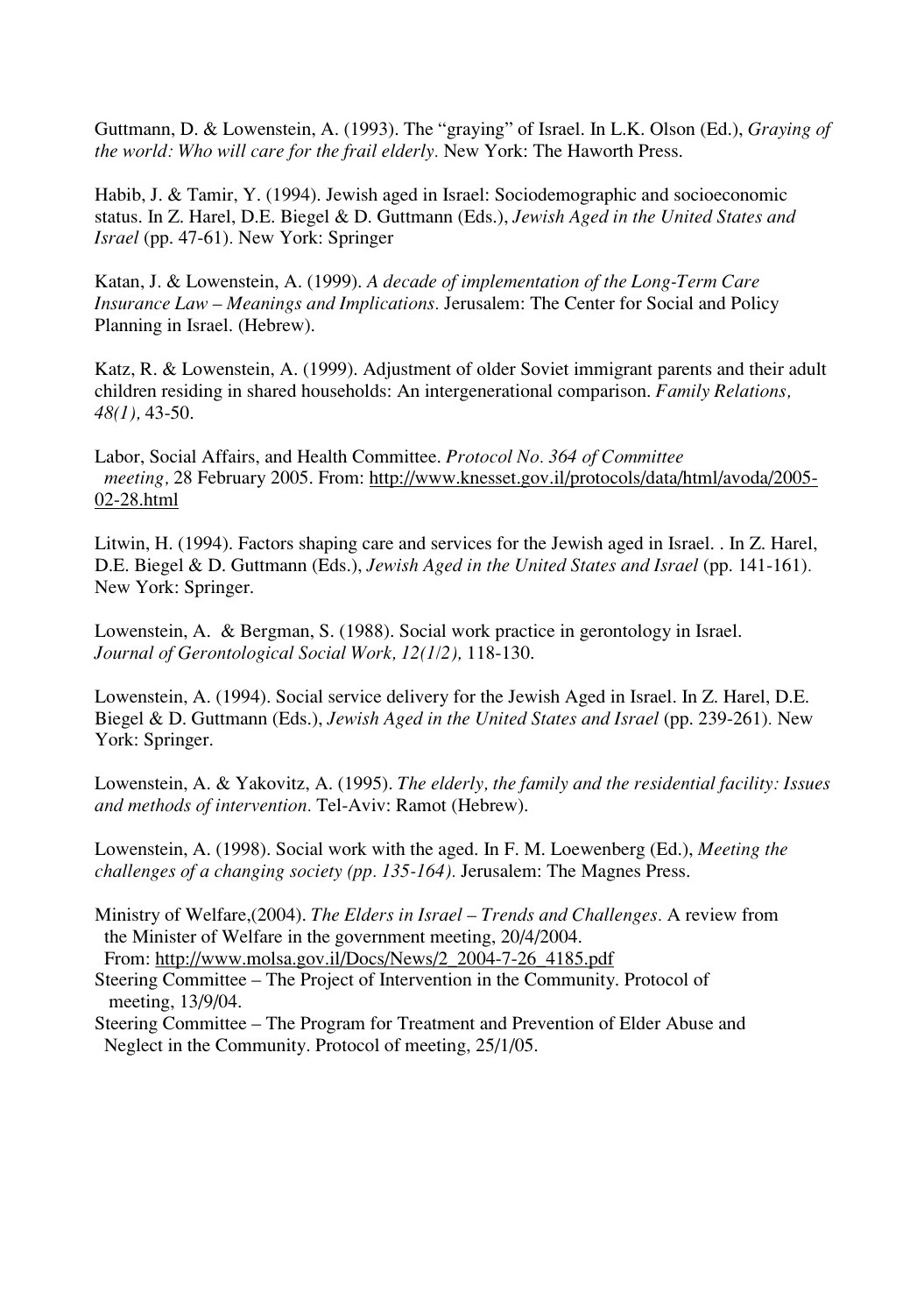### **Web Pages**

e<br>http://www.yadsarah.org.il/ //www.yadsarah.org.il/<br>Web: http://02net.co.il/

Jerusalem on the Web: http://02net.co.il/<br>The New Histadrut: <u>http://www.histadrut.org.il/</u>

Law in the Service of the Elderly: http://research.haifa.ac.il/~doronfam/ http://www.knesset.gov.il/protocols/data/html/avoda/2005-02-28.html

**Documents\ARIELA\Care networks for the elderly in Israel.doc**